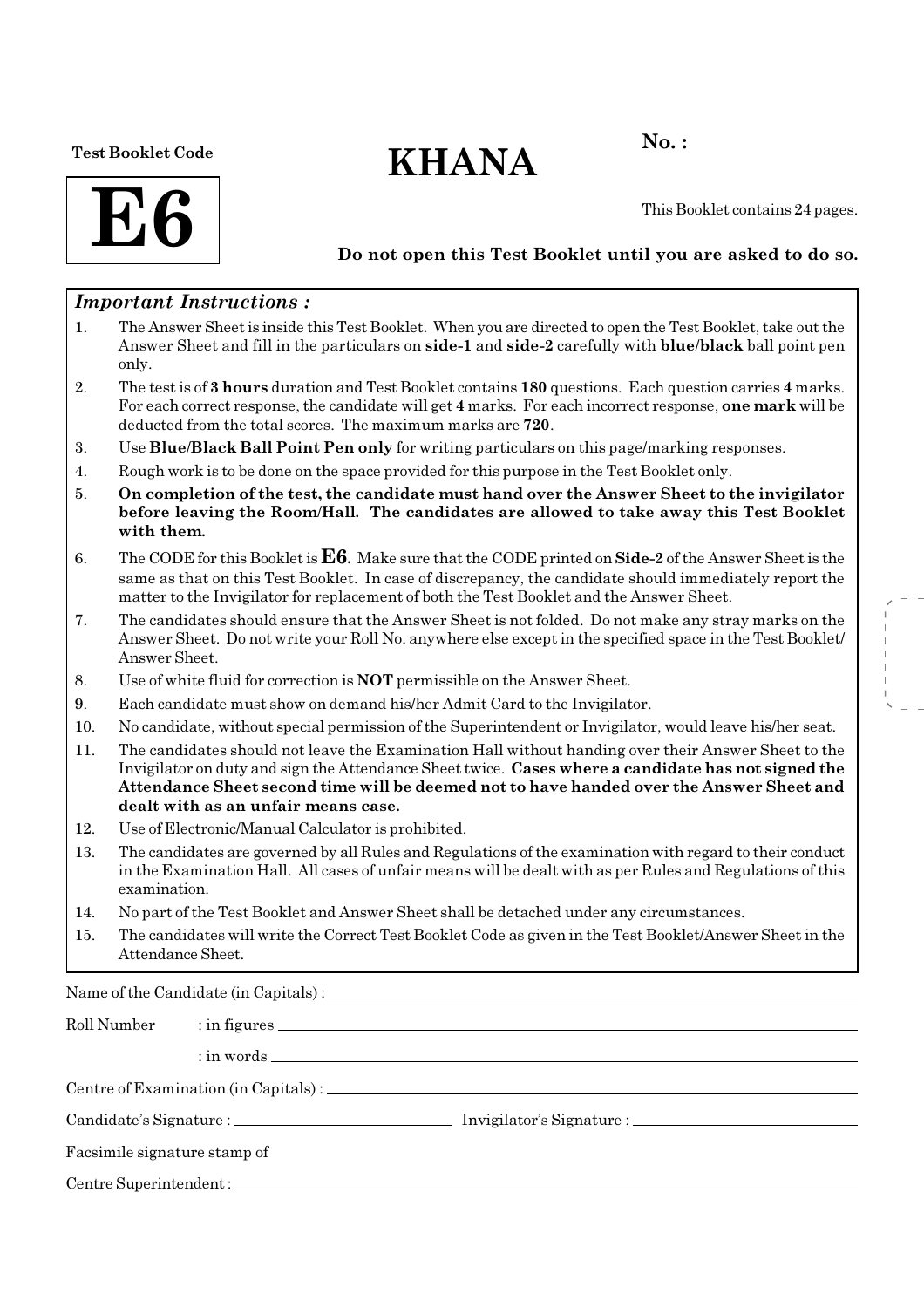- 1. A body weighs 72 N on the surface of the earth. What is the gravitational force on it, at a height equal to half the radius of the earth ?
	- (1) 48 N
	- (2) 32 N
	- (3) 30 N
	- (4) 24 N
- 2. In a guitar, two strings A and B made of same material are slightly out of tune and produce beats of frequency 6 Hz. When tension in B is slightly decreased, the beat frequency increases to 7 Hz. If the frequency of A is 530 Hz, the original frequency of B will be :
	- (1) 523 Hz
	- (2) 524 Hz
	- (3) 536 Hz
	- (4) 537 Hz
- 3. The capacitance of a parallel plate capacitor with air as medium is  $6 \mu$ F. With the introduction of a dielectric medium, the capacitance becomes  $30 \mu$ F. The permittivity of the medium is :
	- $(\epsilon_0$  = 8.85 × 10<sup>-12</sup> C<sup>2</sup> N<sup>-1</sup> m<sup>-2</sup>)
	- (1)  $0.44 \times 10^{-13}$  C<sup>2</sup> N<sup>-1</sup> m<sup>-2</sup>
	- (2)  $1.77 \times 10^{-12}$  C<sup>2</sup> N<sup>-1</sup> m<sup>-2</sup>
	- (3)  $0.44 \times 10^{-10}$  C<sup>2</sup> N<sup>-1</sup> m<sup>-2</sup>
	- (4)  $5.00 \text{ C}^2 \text{ N}^{-1} \text{ m}^{-2}$
- 4. A screw gauge has least count of 0.01 mm and there are 50 divisions in its circular scale.

The pitch of the screw gauge is :

- (1) 0.01 mm
- (2) 0.25 mm
- (3) 0.5 mm
- (4) 1.0 mm
- 5. A short electric dipole has a dipole moment of 16×10−<sup>9</sup> C m. The electric potential due to the dipole at a point at a distance of 0.6 m from the centre of the dipole, situated on a line making an angle of  $60^\circ$  with the dipole axis is:

$$
\left(\frac{1}{4\pi\epsilon_0} = 9 \times 10^9 \text{ N m}^2/\text{C}^2\right)
$$
  
(1) 50 V

- (2) 200 V
- $(3)$  400 V
- (4) zero

6. A ray is incident at an angle of incidence  $i$  on one surface of a small angle prism (with angle of prism A) and emerges normally from the opposite surface. If the refractive index of the material of the prism is  $\mu$ , then the angle of incidence is nearly equal to :

(1) 
$$
\frac{A}{2\mu}
$$
  
\n(2)  $\frac{2A}{\mu}$   
\n(3)  $\mu A$   
\n(4)  $\frac{\mu A}{2}$ 

7. A spherical conductor of radius 10 cm has a charge of  $3.2 \times 10^{-7}$  C distributed uniformly. What is the magnitude of electric field at a point 15 cm from the centre of the sphere ?

$$
\left(\frac{1}{4\pi\epsilon_0} = 9 \times 10^9 \text{ N m}^2/\text{C}^2\right)
$$
  
(1) 1.28×10<sup>4</sup> N/C  
(2) 1.28×10<sup>5</sup> N/C

- (3)  $1.28 \times 10^6$  N/C
- (4)  $1.28 \times 10^7$  N/C
- 8. For transistor action, which of the following statements is correct ?
	- (1) Base, emitter and collector regions should have same doping concentrations.
	- (2) Base, emitter and collector regions should have same size.
	- (3) Both emitter junction as well as the collector junction are forward biased.
	- (4) The base region must be very thin and lightly doped.
- 9. Dimensions of stress are :
	- (1)  $[MLT^{-2}]$
	- (2)  $[ML^2T^{-2}]$
	- (3)  $[ML^0T^{-2}]$
	- (4)  $[ML^{-1}T^{-2}]$
- 10. In a certain region of space with volume  $0.2 \text{ m}^3$ , the electric potential is found to be 5 V throughout. The magnitude of electric field in this region is :
	- (1) zero
	- $(2)$  0.5 N/C
	- (3) 1 N/C
	- (4) 5 N/C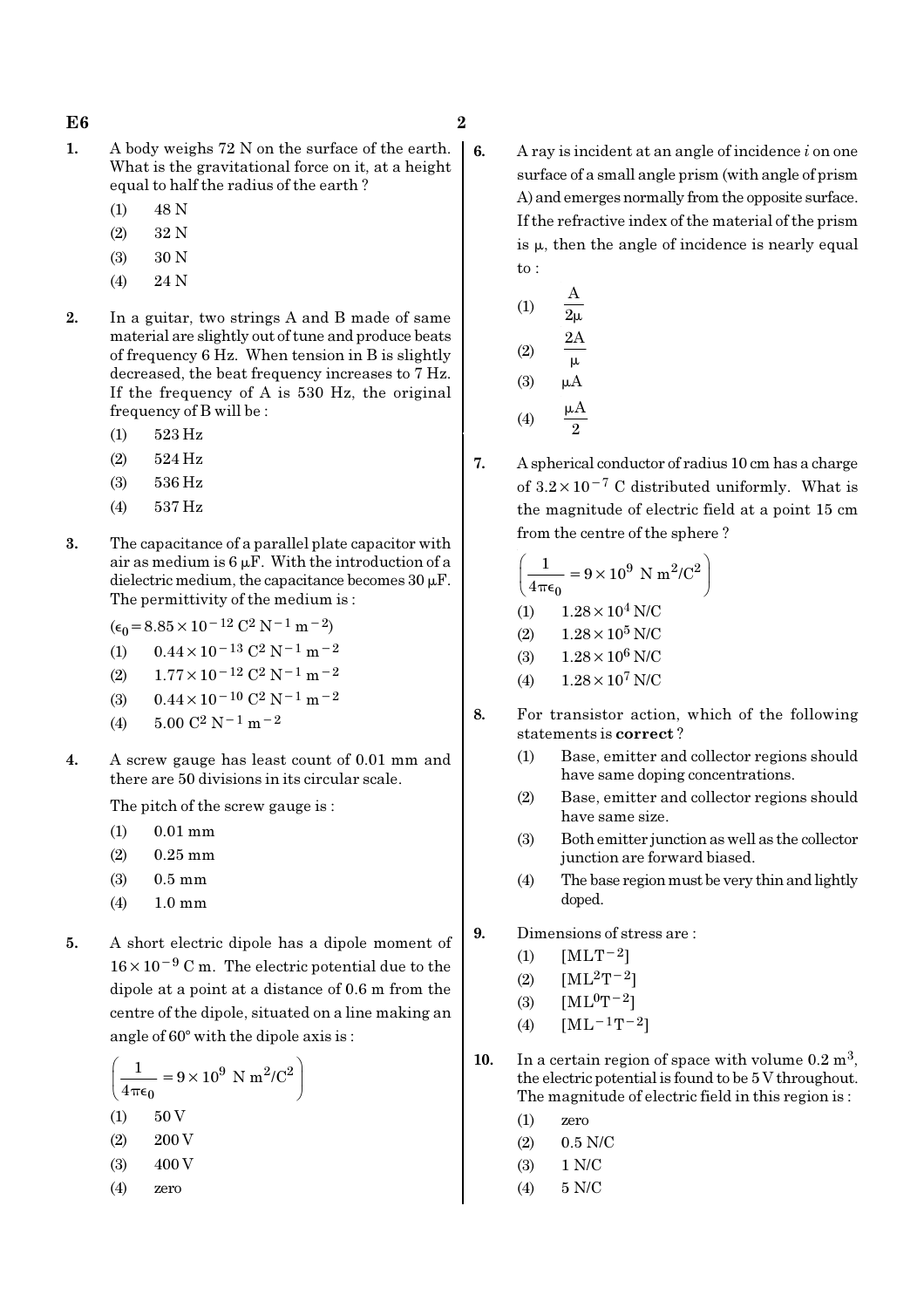- 11. When a uranium isotope  $^{235}_{92}$ U is bombarded with a neutron, it generates  $^{89}_{36}\text{Kr}$  , three neutrons and :
	- (1)  $\frac{144}{56}Ba$
	- (2)  $\frac{91}{40}Zr$
	- (3)  $\frac{101}{36}$ Kr
	- (4)  $\frac{103}{36}$ Kr
- 12. The increase in the width of the depletion region in a p-n junction diode is due to :
	- (1) forward bias only
	- (2) reverse bias only
	- (3) both forward bias and reverse bias
	- (4) increase in forward current
- 13. A ball is thrown vertically downward with a velocity of 20 m/s from the top of a tower. It hits the ground after some time with a velocity of 80 m/s. The height of the tower is :  $(g=10 \text{ m/s}^2)$ 
	- (1) 360 m
	- (2) 340 m
	- (3) 320 m
	- (4) 300 m
- 14. The quantities of heat required to raise the temperature of two solid copper spheres of radii  $r_1$  and  $r_2$  ( $r_1$ =1.5  $r_2$ ) through 1 K are in the ratio :
	- (1) 27 8 (2)  $\frac{9}{4}$ (3)  $\frac{3}{2}$ (4) 5 3
- 15. A cylinder contains hydrogen gas at pressure of  $249$  kPa and temperature  $27^{\circ}$ C.

Its density is :  $(R=8.3 \text{ J mol}^{-1} \text{ K}^{-1})$ 

- (1)  $0.5 \text{ kg/m}^3$
- (2)  $0.2 \text{ kg/m}^3$
- (3)  $0.1 \text{ kg/m}^3$
- $(4)$  0.02 kg/m<sup>3</sup>
- 16. For which one of the following, Bohr model is not valid ?
	- (1) Hydrogen atom
	- (2) Singly ionised helium atom  $(He<sup>+</sup>)$
	- (3) Deuteron atom
	- (4) Singly ionised neon atom  $(Ne^+)$
- 17. A wire of length L, area of cross section A is hanging from a fixed support. The length of the wire changes to  $\mathrm{L}_1$  when mass M is suspended from its free end. The expression for Young's modulus is :

(1) 
$$
\frac{MgL_1}{AL}
$$
  
(2) 
$$
\frac{Mg(L_1 - L)}{AL}
$$
  
(3) 
$$
\frac{MgL}{AL_1}
$$

$$
(4) \qquad \frac{MgL}{A(L_1 - L)}
$$

- 18. The solids which have the negative temperature coefficient of resistance are :
	- (1) metals
	- (2) insulators only
	- (3) semiconductors only
	- (4) insulators and semiconductors
- 19. The phase difference between displacement and acceleration of a particle in a simple harmonic motion is :
	- (1)  $\pi$  rad  $(2)$  $\frac{5\pi}{2}$  rad π  $(3)$   $\frac{1}{2}$  rad 2 π (4) zero
- 20. Light with an average flux of  $20$  W/cm<sup>2</sup> falls on a non-reflecting surface at normal incidence having surface area 20 cm<sup>2</sup>. The energy received by the surface during time span of 1 minute is :
	- (1)  $10 \times 10^3$  J
	- (2)  $12 \times 10^3$  J
	- (3)  $24 \times 10^3$  J
	- (4)  $48 \times 10^3$  J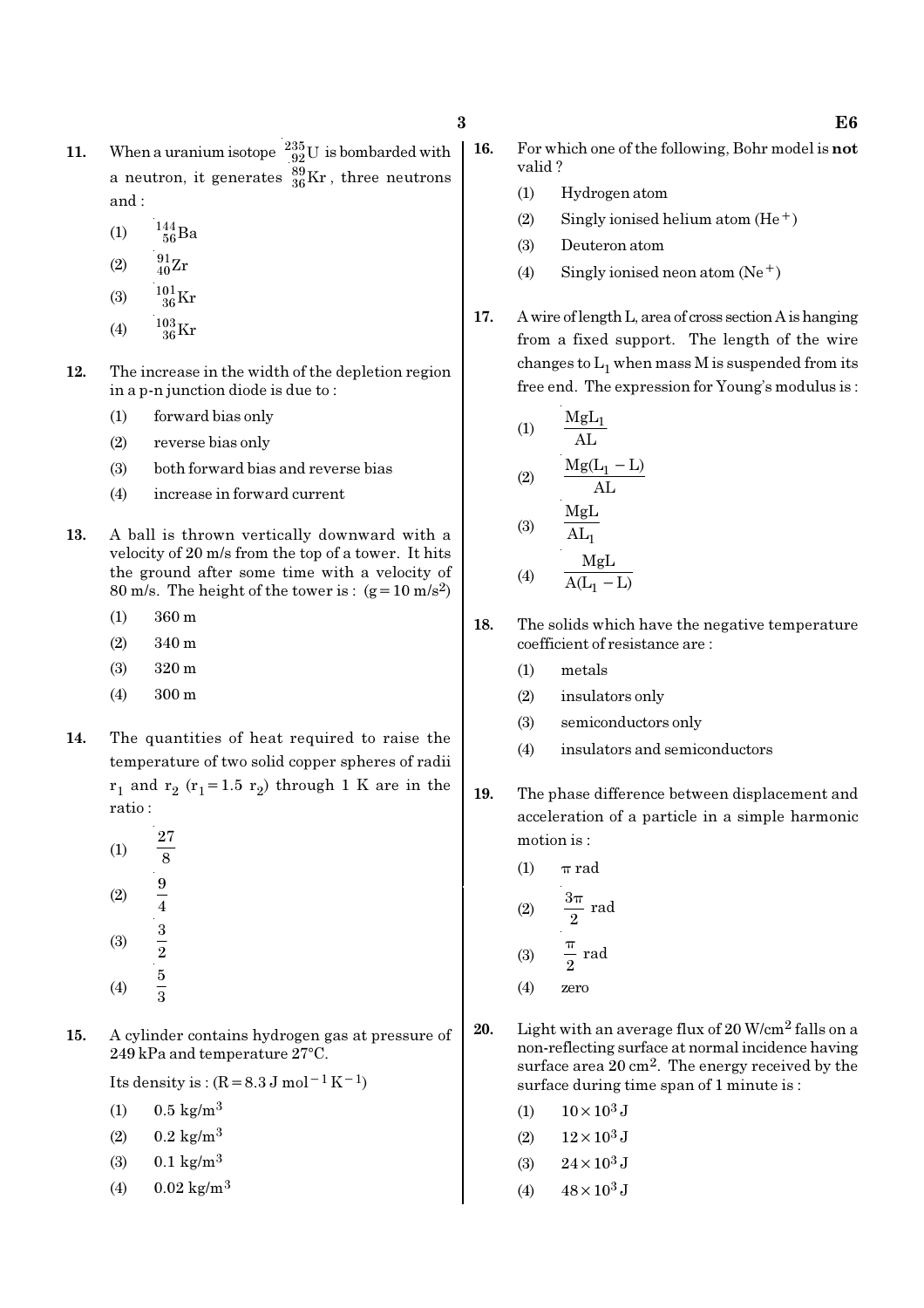#### $E6$  4

- 21. The ratio of contributions made by the electric field and magnetic field components to the intensity of an electromagnetic wave is :  $(c = speed of$ electromagnetic waves)
	- $(1)$  c : 1
	- $(2) \quad 1 : 1$
	- $(3) 1 : c$
	- (4)  $1 : c^2$
- 22. In Young's double slit experiment, if the separation between coherent sources is halved and the distance of the screen from the coherent sources is doubled, then the fringe width becomes :
	- (1) double
	- (2) half
	- (3) four times
	- (4) one-fourth
- 23. An electron is accelerated from rest through a potential difference of V volt. If the de Broglie wavelength of the electron is  $1.227 \times 10^{-2}$  nm, the potential difference is :
	- $(1)$  10 V
	- $(2)$  10<sup>2</sup> V
	- $(3)$  10<sup>3</sup> V
	- $(4)$  10<sup>4</sup> V
- 24. Which of the following graph represents the variation of resistivity  $(\rho)$  with temperature (T) for copper ?



25. The average thermal energy for a mono-atomic gas is : ( $\rm{k_{B}}$  is Boltzmann constant and T, absolute temperature)

(1) 
$$
\frac{1}{2} k_{B}T
$$
  
\n(2)  $\frac{3}{2} k_{B}T$   
\n(3)  $\frac{5}{2} k_{B}T$   
\n(4)  $\frac{7}{2} k_{B}T$ 

26. A long solenoid of 50 cm length having 100 turns carries a current of 2.5 A. The magnetic field at the centre of the solenoid is :

$$
(\mu_0 = 4\pi \times 10^{-7} \text{ T m A}^{-1})
$$
  
(1) 6.28 × 10<sup>-4</sup> T  
(2) 3.14 × 10<sup>-4</sup> T  
(3) 6.28 × 10<sup>-5</sup> T  
(4) 3.14 × 10<sup>-5</sup> T

27. An iron rod of susceptibility 599 is subjected to a magnetising field of 1200 A m−1. The permeability of the material of the rod is :

 $(\mu_0 = 4\pi \times 10^{-7} \text{ T m A}^{-1})$ 

- (1)  $2.4\pi \times 10^{-4}$  T m A<sup>-1</sup>
- (2)  $8.0 \times 10^{-5}$  T m A<sup>-1</sup>
- (3)  $2.4\pi \times 10^{-5}$  T m A<sup>-1</sup>
- (4)  $2.4\pi \times 10^{-7}$  T m A<sup>-1</sup>
- 28. Taking into account of the significant figures, what is the value of 9.99 m−0.0099 m ?
	- (1) 9.9801 m
	- $(2)$  9.98 m
	- (3) 9.980 m
	- (4) 9.9 m
- 29. A charged particle having drift velocity of  $7.5 \times 10^{-4}$  m s<sup>-1</sup> in an electric field of  $3\times10^{-10}$  Vm<sup>-1</sup>, has a mobility in m<sup>2</sup> V<sup>-1</sup> s<sup>-1</sup> of :
	- $(1)$  2.25  $\times$  10<sup>15</sup>
	- (2)  $2.5 \times 10^6$
	- (3)  $2.5 \times 10^{-6}$
	- (4)  $2.25 \times 10^{-15}$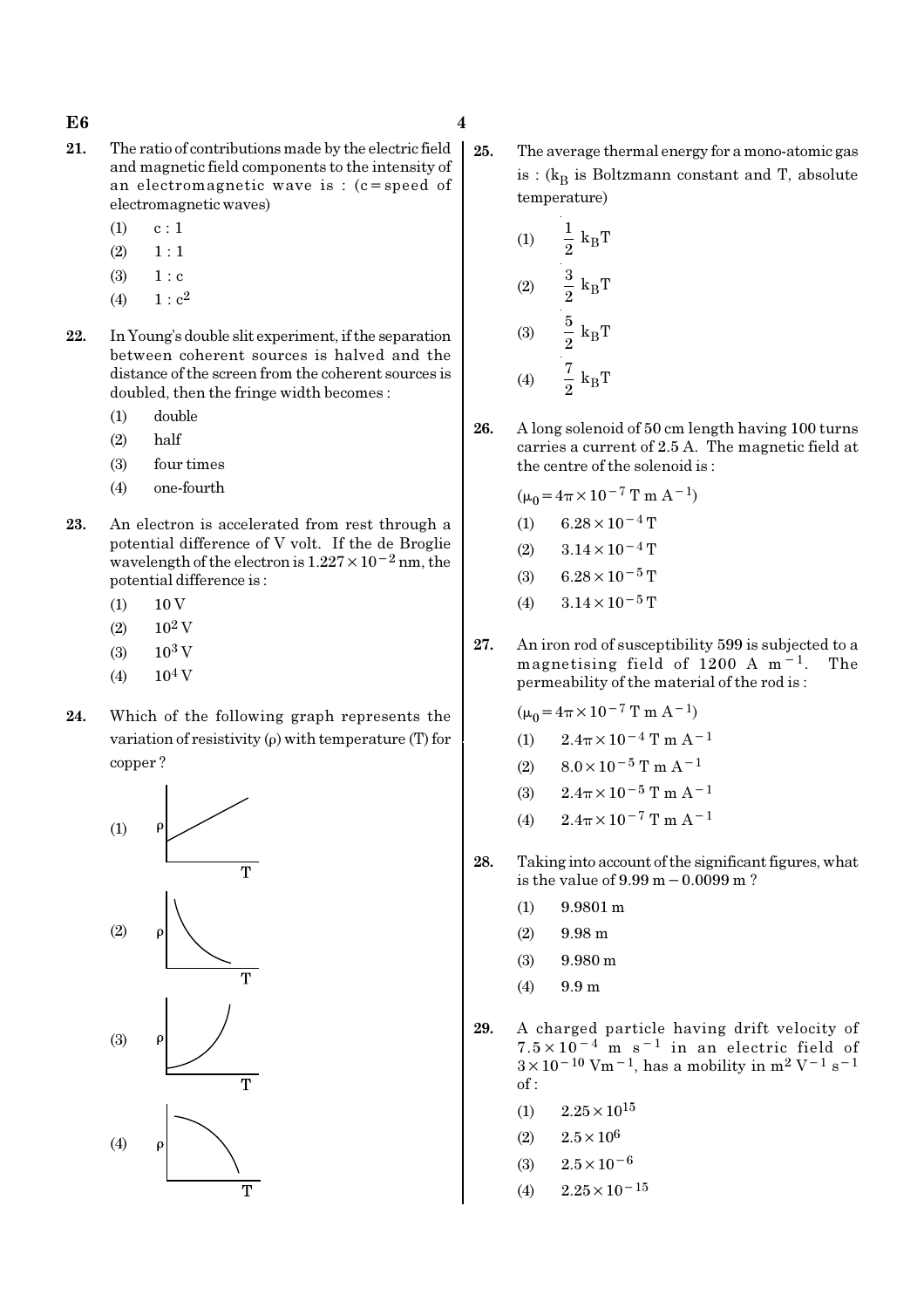30. Two particles of mass 5 kg and 10 kg respectively are attached to the two ends of a rigid rod of length 1 m with negligible mass.

> The centre of mass of the system from the 5 kg particle is nearly at a distance of :

- (1) 33 cm
- (2) 50 cm
- (3) 67 cm
- (4) 80 cm
- 31. The mean free path for a gas, with molecular diameter d and number density n can be expressed as :

(1) 
$$
\frac{1}{\sqrt{2} \text{ n} \pi d}
$$
  
(2) 
$$
\frac{1}{\sqrt{2} \text{ n} \pi d^2}
$$
  
(3) 
$$
\frac{1}{\sqrt{2} \text{ n}^2 \pi d^2}
$$

- (4)  $\sqrt{2} n^2 \pi^2 d^2$
- 32. The energy equivalent of 0.5 g of a substance is : (1)  $4.5 \times 10^{16}$  J
	- (2)  $4.5 \times 10^{13}$  J
	- (3)  $1.5 \times 10^{13}$  J
	- (4)  $0.5 \times 10^{13}$  J
- 33. A resistance wire connected in the left gap of a metre bridge balances a 10  $\Omega$  resistance in the right gap at a point which divides the bridge wire in the ratio 3 : 2. If the length of the resistance wire is 1.5 m, then the length of 1  $\Omega$  of the resistance wire is :
	- (1)  $1.0 \times 10^{-2}$  m
	- $(2)$  1.0×10<sup>-1</sup> m
	- (3)  $1.5 \times 10^{-1}$  m
	- (4)  $1.5 \times 10^{-2}$  m
- **34.** The Brewsters angle  $i_b$  for an interface should be :
	- (1)  $0^{\circ} < i_b < 30^{\circ}$
	- (2)  $30^{\circ} < i_b < 45^{\circ}$
	- (3)  $45^{\circ} < i_b < 90^{\circ}$
	- (4)  $i_h = 90^\circ$
- 35. A capillary tube of radius r is immersed in water and water rises in it to a height h. The mass of the water in the capillary is 5 g. Another capillary tube of radius 2r is immersed in water. The mass of water that will rise in this tube is :
	- (1)  $2.5 \text{ g}$
	- $(2)$  5.0 g
	- (3) 10.0 g
	- (4) 20.0 g
- 36. Find the torque about the origin when a force of  $3 \hat{j}$  N acts on a particle whose position vector is  $2 \hat{k}$  m.
	- (1)  $6i \stackrel{\wedge}{\smash{\wedge}} Nm$
	- (2)  $6\hat{j}$  N m
	- (3)  $-6\hat{i}$  N m
	- (4)  $6 \hat{k}$  N m
- 
- 37. A series LCR circuit is connected to an ac voltage source. When L is removed from the circuit, the phase difference between current and voltage  $is \frac{1}{3}$ π . If instead C is removed from the circuit, the phase difference is again  $\frac{1}{3}$ π between current and voltage. The power factor of the circuit is :
	- (1) zero
	- $(2)$  0.5
	- (3) 1.0
	- $(4) -1.0$
- 38. The energy required to break one bond in DNA is 10−20 J. This value in eV is nearly :
	- $(1) 6$
	- $(2)$  0.6
	- (3) 0.06
	- (4) 0.006
- 39. Two bodies of mass 4 kg and 6 kg are tied to the ends of a massless string. The string passes over a pulley which is frictionless (see figure). The acceleration of the system in terms of acceleration due to gravity (g) is :

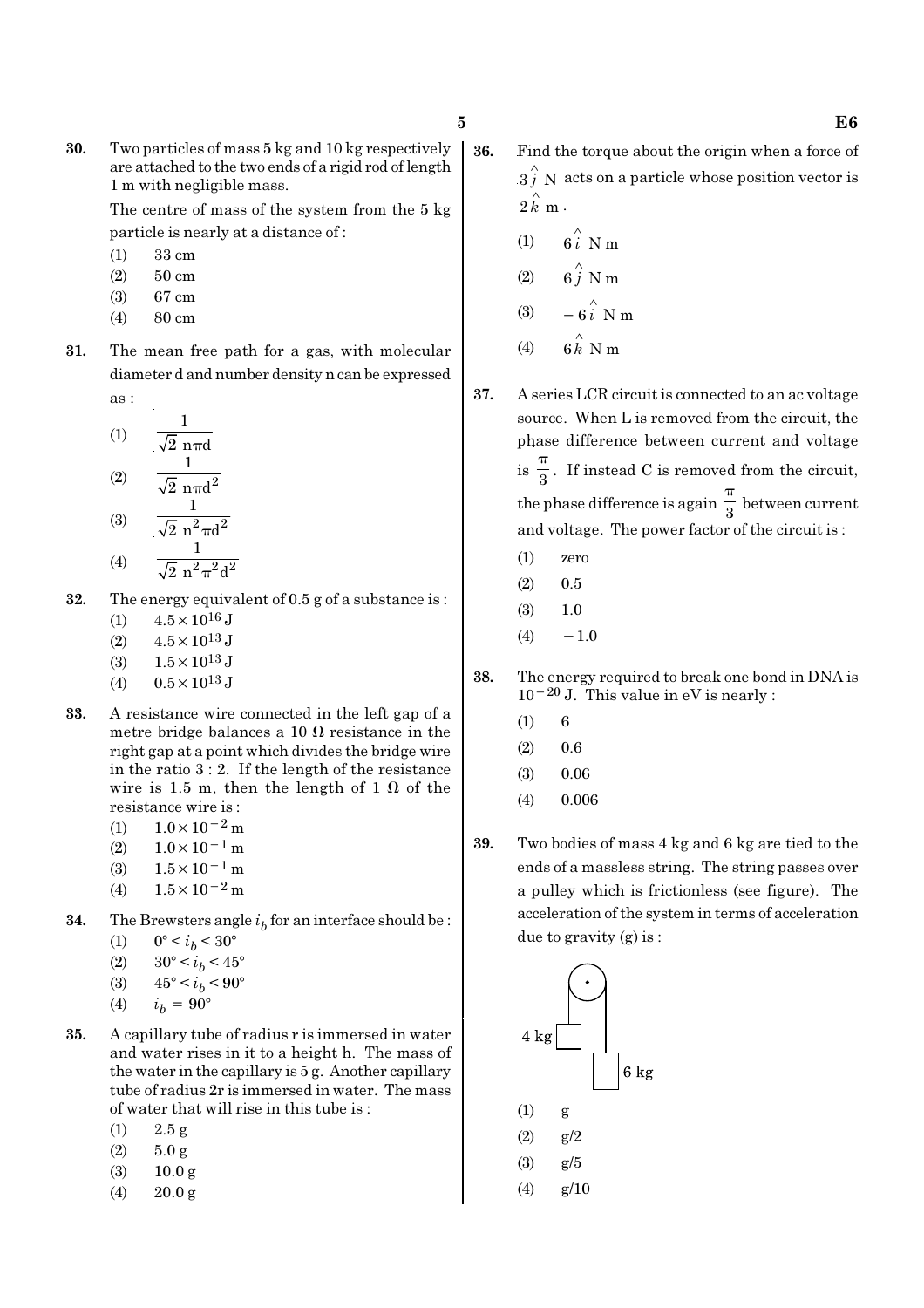- 40. A 40  $\mu$ F capacitor is connected to a 200 V, 50 Hz ac supply. The rms value of the current in the circuit is, nearly :
	- (1) 1.7 A
	- (2) 2.05 A
	- (3) 2.5 A
	- (4) 25.1 A
- 41. The color code of a resistance is given below :



The values of resistance and tolerance, respectively, are :

- $(1)$  470 kΩ, 5%
- (2)  $47 \text{ k}\Omega$ , 10%
- (3)  $4.7 \text{ k}\Omega, 5\%$
- (4)  $470 \Omega, 5\%$
- 42. Assume that light of wavelength 600 nm is coming from a star. The limit of resolution of telescope whose objective has a diameter of 2 m is :
	- (1)  $3.66 \times 10^{-7}$  rad
	- (2)  $1.83 \times 10^{-7}$  rad
	- (3)  $7.32 \times 10^{-7}$  rad
	- (4)  $6.00 \times 10^{-7}$  rad
- 43. Two cylinders A and B of equal capacity are connected to each other via a stop cock. A contains an ideal gas at standard temperature and pressure. B is completely evacuated. The entire system is thermally insulated. The stop cock is suddenly opened. The process is :
	- (1) isothermal
	- (2) adiabatic
	- (3) isochoric
	- (4) isobaric
- 44. Light of frequency 1.5 times the threshold frequency is incident on a photosensitive material. What will be the photoelectric current if the frequency is halved and intensity is doubled ?
	- (1) doubled
	- (2) four times
	- (3) one-fourth
	- (4) zero

45. For the logic circuit shown, the truth table is :



46. Match the following :

|     | Oxide                          |      |                                           | Nature             |
|-----|--------------------------------|------|-------------------------------------------|--------------------|
| (a) | CΟ                             |      | $\rm(i)$                                  | Basic              |
| (b) | BaO                            |      | (ii)                                      | Neutral            |
| (c) | $\text{Al}_2\text{O}_3$        |      | (iii)                                     | Acidic             |
| (d) | Cl <sub>2</sub> O <sub>7</sub> |      | (iv)                                      | Amphoteric         |
|     |                                |      | Which of the following is correct option? |                    |
|     | (a)                            | (b)  | (c)                                       | (d)                |
| (1) | (i)                            | (ii) | (iii)                                     | (iv)               |
| (2) | (ii)                           | (i)  | (iv)                                      | (iii)              |
| (3) | (iii)                          | (iv) | $\rm (i)$                                 | $\dot{\mathrm{u}}$ |

47. The following metal ion activates many enzymes, participates in the oxidation of glucose to produce ATP and with Na, is responsible for the transmission of nerve signals.

 $(4)$   $(iv)$   $(iii)$   $(ii)$   $(i)$ 

- (1) Iron
- (2) Copper
- (3) Calcium
- (4) Potassium

# $E6$  6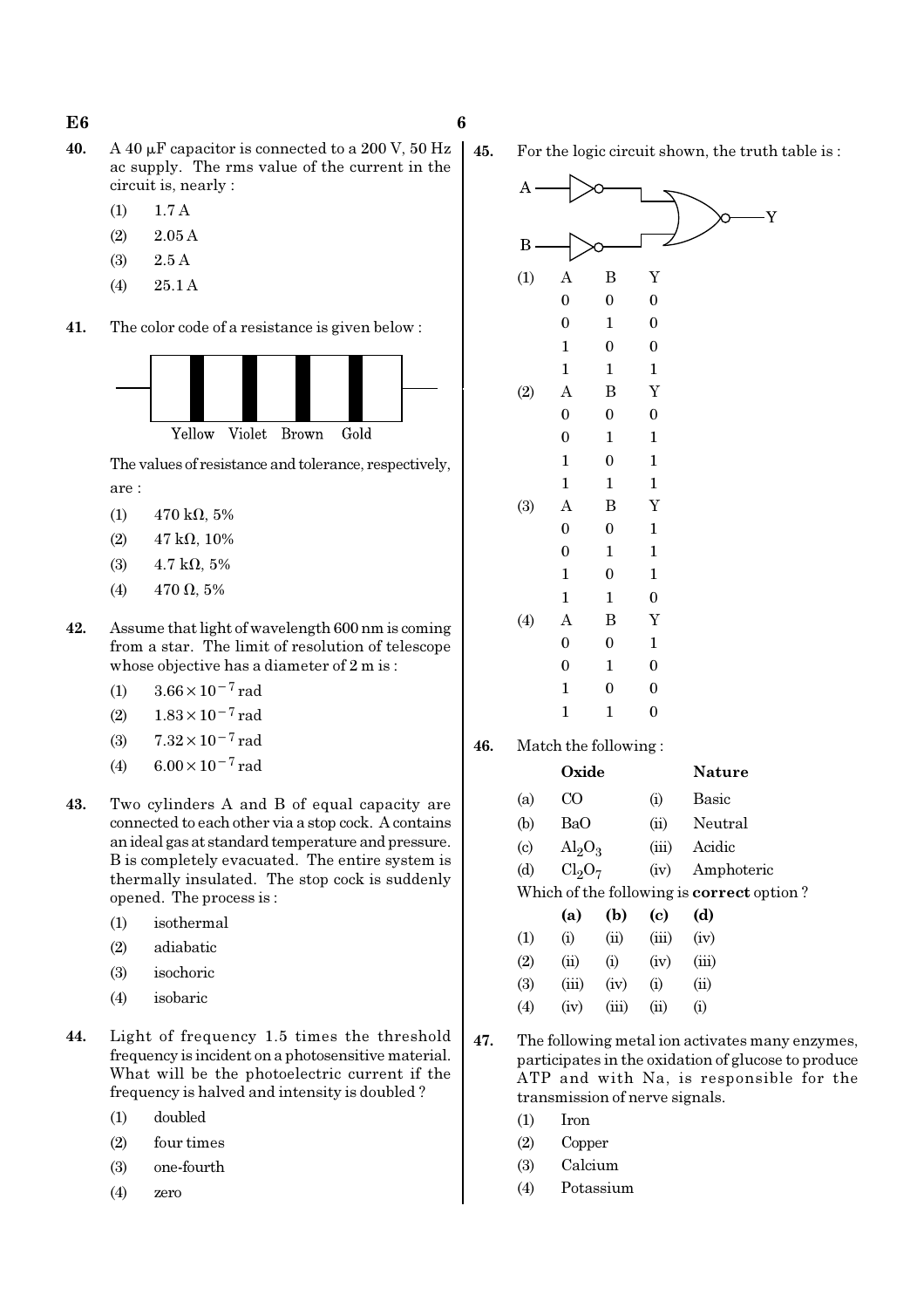- 48. The number of Faradays(F) required to produce  $20$  g of calcium from molten CaCl $_2$  (Atomic mass of Ca = 40 g mol<sup>-1</sup>) is :
	- $(1) 1$
	- $(2)$  2
	- $(3)$  3
	- $(4)$  4
- 49. Which of the following alkane cannot be made in good yield by Wurtz reaction ?
	- (1) n-Hexane
	- (2) 2,3-Dimethylbutane
	- (3) n-Heptane
	- (4) n-Butane
- **50.** The freezing point depression constant  $(K_f)$  of benzene is  $5.12$  K kg mol<sup>-1</sup>. The freezing point depression for the solution of molality 0.078 m containing a non-electrolyte solute in benzene is (rounded off upto two decimal places) :
	- $(1)$  0.20 K
	- $(2)$  0.80 K
	- (3) 0.40 K
	- (4) 0.60 K
- 51. Elimination reaction of 2-Bromo-pentane to form pent-2-ene is :
	- (a) β-Elimination reaction
	- (b) Follows Zaitsev rule
	- (c) Dehydrohalogenation reaction
	- (d) Dehydration reaction
	- $(1)$   $(a), (b), (c)$
	- $(2)$   $(a), (c), (d)$
	- $(3)$  (b),  $(c)$ ,  $(d)$
	- $(4)$   $(a), (b), (d)$
- 52. Match the following and identify the correct option.

| (a)                       |          | $CO(g) + H2(g)$          |      | $\rm(i)$ | $Mg(HCO_3)_2 +$                    |
|---------------------------|----------|--------------------------|------|----------|------------------------------------|
|                           |          |                          |      |          | Ca(HCO <sub>3</sub> ) <sub>2</sub> |
| (b)                       | water    | Temporary<br>hardness of |      | (ii)     | An electron<br>deficient hydride   |
| $\left( \text{c} \right)$ | $B_2H_6$ |                          |      | (iii)    | Synthesis gas                      |
| (d)                       | $H_2O_2$ |                          |      | (iv)     | Non-planar<br>structure            |
|                           | (a)      | (b)                      | (c)  | (d)      |                                    |
| (1)                       | (iii)    | (i)                      | (ii) | (iv)     |                                    |
| (2)                       | (iii)    | (ii)                     | (i)  | (iv)     |                                    |
| (3)                       | (iii)    | (iv)                     | (ii) | (i)      |                                    |
| (4)                       | (i)      | (iii)                    | (ii) | (iv)     |                                    |
|                           |          |                          |      |          |                                    |

- 53. Which one of the followings has maximum number of atoms ?
	- (1)  $1 g \text{ of } Ag(s)$  [Atomic mass of Ag = 108]
	- (2) 1 g of  $Mg(s)$  [Atomic mass of  $Mg = 24$ ]
	- (3) 1 g of  $O_2(g)$  [Atomic mass of O = 16]
	- (4) 1 g of Li(s) [Atomic mass of Li = 7]
- 54. The rate constant for a first order reaction is  $4.606 \times 10^{-3}$  s<sup>-1</sup>. The time required to reduce 2.0 g of the reactant to 0.2 g is :
	- $(1)$  100 s
	- $(2)$  200 s
	- (3) 500 s
	- (4) 1000 s
- 55. Which of the following is the correct order of increasing field strength of ligands to form coordination compounds ?
	- (1)  $\text{SCN}^-$  < F<sup>-</sup> < C<sub>2</sub>O<sub>4</sub><sup>2-</sup> < CN<sup>-</sup>
	- (2)  $\text{SCN}^-$  < F<sup>-</sup> < CN<sup>-</sup> < C<sub>2</sub>O<sub>4</sub><sup>2</sup>
	- (3)  $F^- < \text{SCN}^- < C_2 O_4^{2-} < \text{CN}^-$
	- (4)  $\text{CN}^- < \text{C}_2\text{O}_4^{2-} < \text{SCN}^- < \text{F}^-$
- 56. A mixture of  $N_2$  and Ar gases in a cylinder contains 7 g of  $\mathrm{N}_2$  and 8 g of Ar. If the total pressure of the mixture of the gases in the cylinder is 27 bar, the partial pressure of  $\mathrm{N}_2 \, \mathrm{is}$  :

[Use atomic masses (in g mol<sup>-1</sup>) : N = 14, Ar = 40]

- (1) 9 bar
- (2) 12 bar
- (3) 15 bar
- (4) 18 bar
- 57. Measuring Zeta potential is useful in determining which property of colloidal solution ?
	- (1) Viscosity
	- (2) Solubility
	- (3) Stability of the colloidal particles
	- (4) Size of the colloidal particles
- 58. Sucrose on hydrolysis gives :
	- (1) β-D-Glucose+α-D-Fructose
	- (2) α-D-Glucose+β-D-Glucose
	- (3) α-D-Glucose+β-D-Fructose
	- (4) α-D-Fructose+β-D-Fructose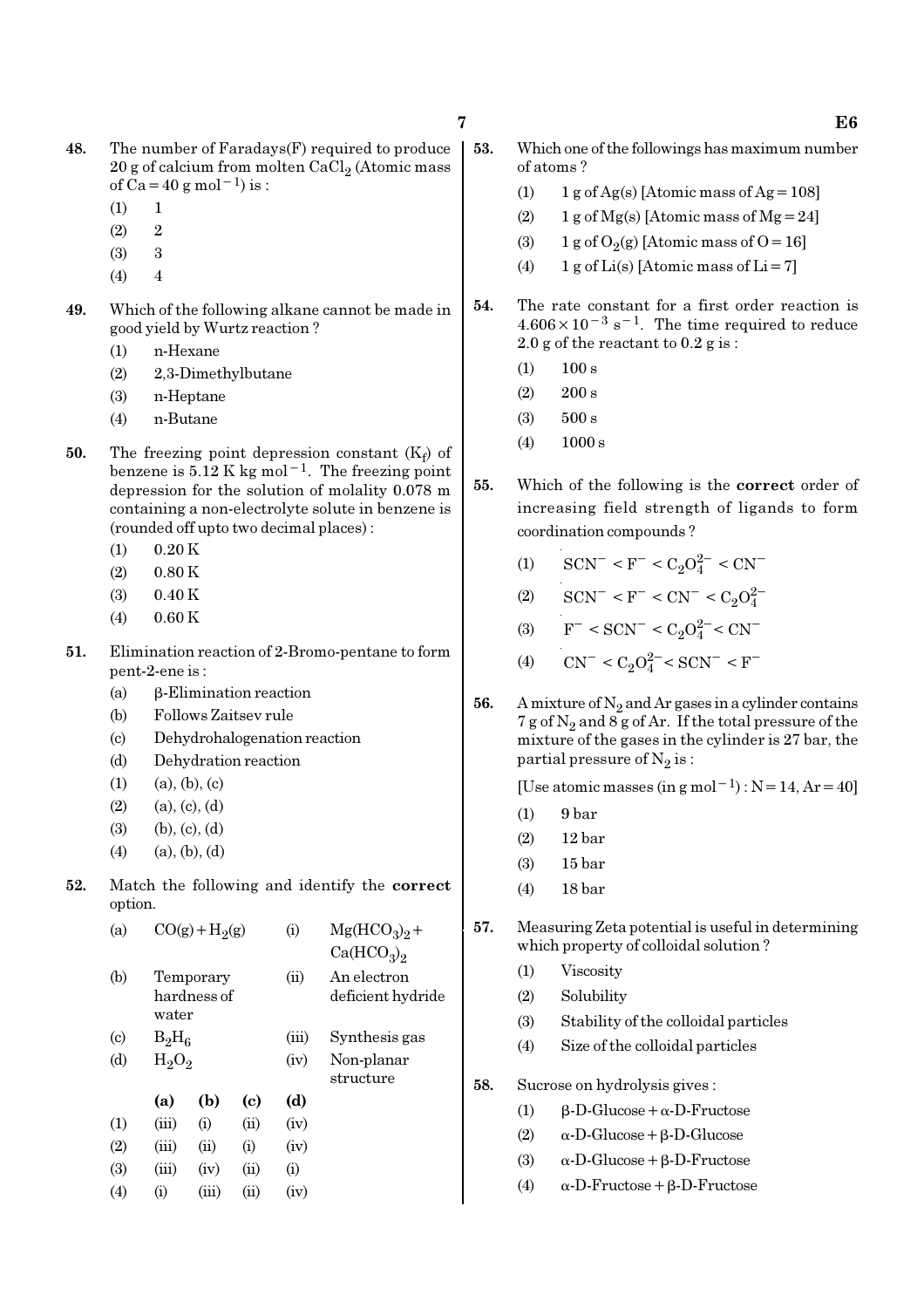- **59.** Find out the solubility of  $Ni(OH)_2$  in 0.1 M NaOH. Given that the ionic product of  $Ni(OH)_2$  is  $2 \times 10^{-15}$ .
	- (1)  $2 \times 10^{-13}$  M
	- $(2)$  2×10<sup>-8</sup> M
	- (3)  $1 \times 10^{-13}$  M
	- (4)  $1 \times 10^8$  M
- 60. The mixture which shows positive deviation from Raoult's law is :
	- (1) Ethanol+Acetone
	- (2) Benzene+Toluene
	- (3) Acetone+Chloroform
	- (4) Chloroethane+Bromoethane
- 61. Identify a molecule which does not exist.
	- $(1)$  He<sub>2</sub>
	- $(2)$   $Li<sub>2</sub>$
	- (3)  $C_2$
	- (4)  $O_2$
- 62. Identify the incorrect statement.
	- (1)  $Cr^{2+}(d^4)$  is a stronger reducing agent than  $Fe^{2+}(d^6)$  in water.
	- (2) The transition metals and their compounds are known for their catalytic activity due to their ability to adopt multiple oxidation states and to form complexes.
	- (3) Interstitial compounds are those that are formed when small atoms like H, C or N are trapped inside the crystal lattices of metals.
	- (4) The oxidation states of chromium in  $CrO<sub>4</sub><sup>2</sup>$ and  $Cr_2O_7^{2-}$  are not the same.
- 63. Which of the following is a basic amino acid ?
	- (1) Serine
	- (2) Alanine
	- (3) Tyrosine
	- (4) Lysine

64. An element has a body centered cubic (bcc) structure with a cell edge of 288 pm. The atomic radius is :

(1) 
$$
\frac{\sqrt{3}}{4} \times 288 \text{ pm}
$$
  
(2) 
$$
\frac{\sqrt{2}}{4} \times 288 \text{ pm}
$$
  
(3) 
$$
\frac{4}{\sqrt{3}} \times 288 \text{ pm}
$$
  
(4) 
$$
\frac{4}{\sqrt{2}} \times 288 \text{ pm}
$$

65. Hydrolysis of sucrose is given by the following reaction.

 $Sucrose+H_2O \rightleftharpoons Glucose+Fructose$ 

If the equilibrium constant (K<sub>c</sub>) is  $2 \times 10^{13}$  at 300 K, the value of  $\Delta_r G^\ominus$  at the same temperature will be :

- (1)  $-8.314 \,\mathrm{J} \,\mathrm{mol}^{-1} \mathrm{K}^{-1} \times 300 \,\mathrm{K} \times \ln(2 \times 10^{13})$
- (2)  $8.314 \text{ J mol}^{-1}\text{K}^{-1} \times 300 \text{ K} \times \ln(2 \times 10^{13})$
- (3) 8.314 J mol<sup>-1</sup>K<sup>-1</sup> × 300 K × ln(3 × 10<sup>13</sup>)
- (4)  $-8.314 \text{ J mol}^{-1} \text{K}^{-1} \times 300 \text{ K} \times \ln(4 \times 10^{13})$

#### 66. Which of the following is a natural polymer ?

- (1) cis-1,4-polyisoprene
- (2) poly (Butadiene-styrene)
- (3) polybutadiene
- (4) poly (Butadiene-acrylonitrile)
- 67. A tertiary butyl carbocation is more stable than a secondary butyl carbocation because of which of the following ?
	- (1)  $-I$  effect of  $-CH<sub>3</sub>$  groups
	- (2) + R effect of  $-CH<sub>3</sub>$  groups
	- (3)  $-$ R effect of  $-$ CH<sub>3</sub> groups
	- (4) Hyperconjugation
- 68. An increase in the concentration of the reactants of a reaction leads to change in :
	- (1) activation energy
	- (2) heat of reaction
	- (3) threshold energy
	- (4) collision frequency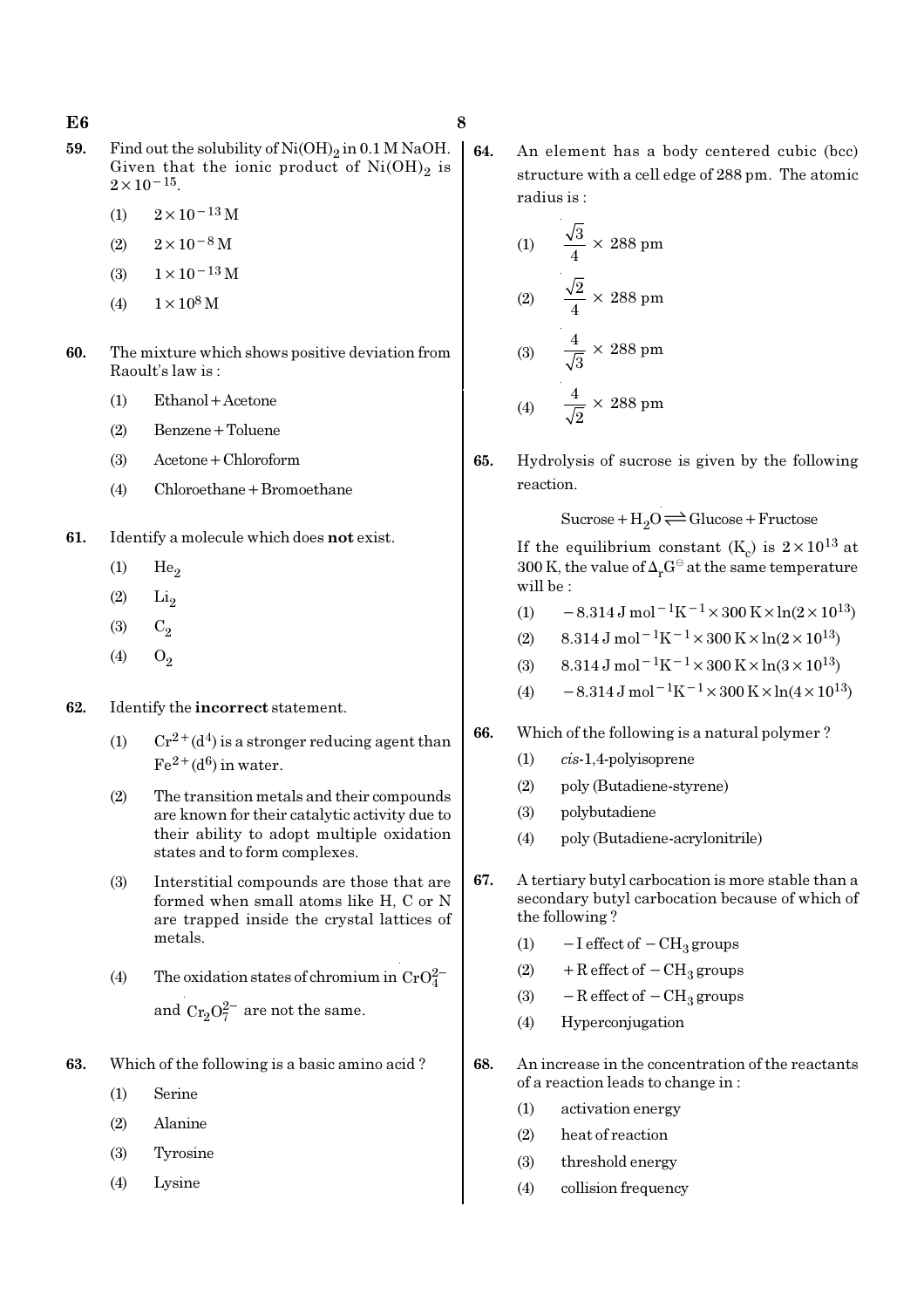- 69. Which of the following is not correct about carbon monoxide ?
	- (1) It forms carboxyhaemoglobin.
	- (2) It reduces oxygen carrying ability of blood.
	- (3) The carboxyhaemoglobin (haemoglobin bound to CO) is less stable than oxyhaemoglobin.
	- (4) It is produced due to incomplete combustion.
- 70. Anisole on cleavage with HI gives :









71. Which of the following amine will give the carbylamine test ?



72. Identify the incorrect match.

#### Name IUPAC Official Name

- (a) Unnilunium (i) Mendelevium (b) Unniltrium (ii) Lawrencium (c) Unnilhexium (iii) Seaborgium (d) Unununnium (iv) Darmstadtium
- $(1)$   $(a), (i)$
- $(2)$  (b), (ii)
- $(3)$   $(c)$ ,  $(iii)$
- (4) (d), (iv)
- 73. On electrolysis of dil.sulphuric acid using Platinum (Pt) electrode, the product obtained at anode will be :
	- (1) Hydrogen gas
	- (2) Oxygen gas
	- $(3)$  H<sub>2</sub>S gas
	- $(4)$  SO<sub>2</sub> gas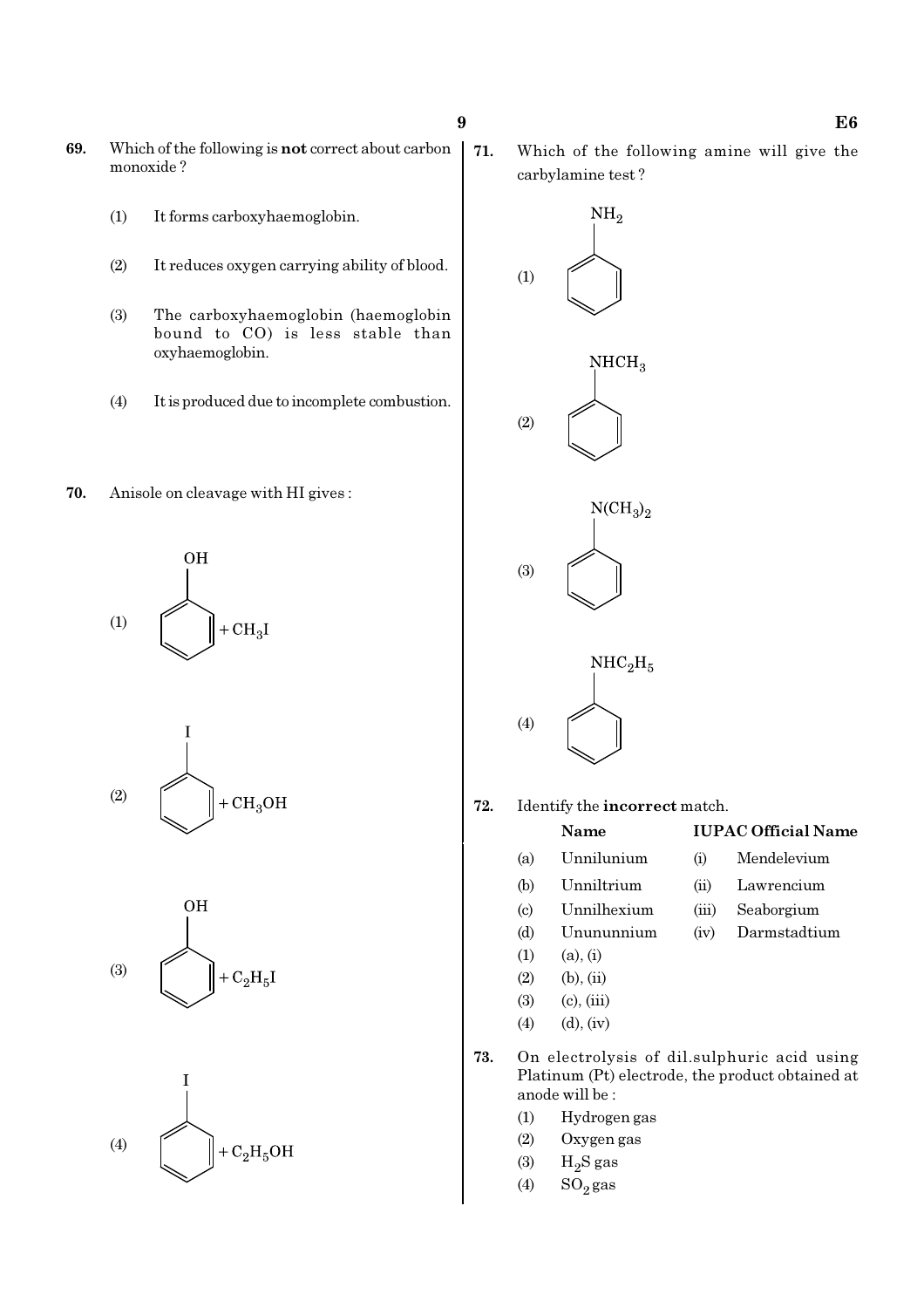74. An alkene on ozonolysis gives methanal as one of the product. Its structure is :









- 75. Reaction between acetone and methylmagnesium chloride followed by hydrolysis will give :
	- (1) Isopropyl alcohol
	- (2) Sec. butyl alcohol
	- (3) Tert. butyl alcohol
	- (4) Isobutyl alcohol
- **76.** The calculated spin only magnetic moment of  $Cr^{2+}$ ion is :
	- (1) 3.87 BM
	- (2) 4.90 BM
	- (3) 5.92 BM
	- (4) 2.84 BM
- - 77. Reaction between benzaldehyde and acetophenone in presence of dilute NaOH is known as :
		- (1) Aldol condensation
		- (2) Cannizzaro's reaction
		- (3) Cross Cannizzaro's reaction
		- (4) Cross Aldol condensation
	- 78. Which of the following oxoacid of sulphur has  $-O-O-$  linkage ?
		- (1)  $H_2SO_3$ , sulphurous acid
		- (2)  $H_2SO_4$ , sulphuric acid
		- (3)  $H_2S_2O_8$ , peroxodisulphuric acid
		- (4)  $H_2S_2O_7$ , pyrosulphuric acid
	- 79. Which of the following set of molecules will have zero dipole moment ?
		- (1) Ammonia, beryllium difluoride, water, 1,4-dichlorobenzene
		- (2) Boron trifluoride, hydrogen fluoride, carbon dioxide, 1,3-dichlorobenzene
		- (3) Nitrogen trifluoride, beryllium difluoride, water, 1,3-dichlorobenzene
		- (4) Boron trifluoride, beryllium difluoride, carbon dioxide, 1,4-dichlorobenzene
	- 80. The number of protons, neutrons and electrons in  $^{175}_{71}$ Lu, respectively, are:
		- (1) 71, 104 and 71
		- (2) 104, 71 and 71
		- (3) 71, 71 and 104
		- (4) 175, 104 and 71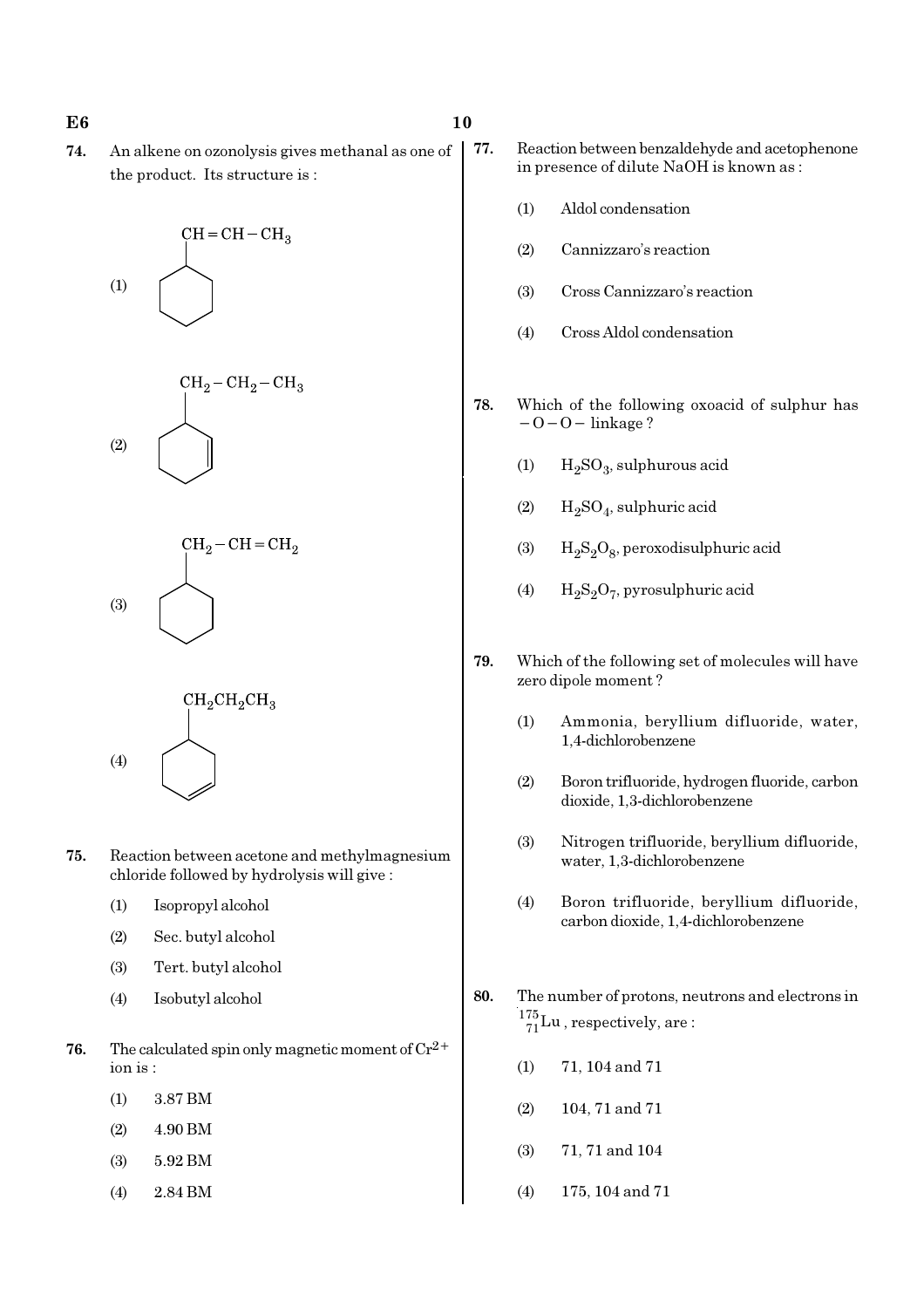- 81. Identify the correct statements from the following :
	- (a)  $CO_2(g)$  is used as refrigerant for ice-cream and frozen food.
	- (b) The structure of  $C_{60}$  contains twelve six carbon rings and twenty five carbon rings.
	- (c) ZSM-5, a type of zeolite, is used to convert alcohols into gasoline.
	- (d) CO is colorless and odourless gas.
	- $(1)$   $(a)$ ,  $(b)$  and  $(c)$  only
	- $(2)$  (a) and  $(c)$  only
	- $(3)$  (b) and  $(c)$  only
	- $(4)$  (c) and (d) only
- 82. Urea reacts with water to form A which will decompose to form B. B when passed through  $Cu^{2+}$  (aq), deep blue colour solution C is formed. What is the formula of C from the following ?
	- $(1)$  CuSO<sub>4</sub>
	- (2)  $[Cu(NH_3)_4]^{2+}$
	- $\text{Cu(OH)}_{2}$
	- (4)  $CuCO<sub>3</sub>·Cu(OH)<sub>2</sub>$
- 83. Which of the following is a cationic detergent ?
	- (1) Sodium lauryl sulphate
	- (2) Sodium stearate
	- (3) Cetyltrimethyl ammonium bromide
	- (4) Sodium dodecylbenzene sulphonate
- 84. For the reaction,  $2Cl(g) \rightarrow Cl_2(g)$ , the correct option is :
	- (1)  $\Delta_r H > 0$  and  $\Delta_r S > 0$
	- (2)  $\Delta_r H > 0$  and  $\Delta_r S < 0$
	- (3)  $\Delta_r H \leq 0$  and  $\Delta_r S > 0$
	- (4)  $\Delta_r H \leq 0$  and  $\Delta_r S \leq 0$
- 85. Identify the correct statement from the following :
	- (1) Wrought iron is impure iron with 4% carbon.
	- (2) Blister copper has blistered appearance due to evolution of CO<sub>2</sub>.
	- (3) Vapour phase refining is carried out for Nickel by Van Arkel method.
	- (4) Pig iron can be moulded into a variety of shapes.
- 86. The correct option for free expansion of an ideal gas under adiabatic condition is :
	- (1)  $q = 0$ ,  $\Delta T = 0$  and  $w = 0$
	- (2)  $q = 0$ ,  $\Delta T < 0$  and  $w > 0$
	- (3)  $q < 0$ ,  $\Delta T = 0$  and  $w = 0$
	- (4)  $q > 0$ ,  $\Delta T > 0$  and  $w > 0$
- 87. HCl was passed through a solution of  $\mathrm{CaCl}_{2}$ ,  $\mathrm{MgCl}_{2}$ and NaCl. Which of the following compound(s) crystallise(s) ?
	- (1) Both  $\mathrm{MgCl}_2$  and  $\mathrm{CaCl}_2$
	- (2) Only NaCl
	- (3) Only  $MgCl<sub>2</sub>$
	- (4) NaCl,  $MgCl<sub>2</sub>$  and  $CaCl<sub>2</sub>$
- 88. What is the change in oxidation number of carbon in the following reaction ?

 $\text{CH}_4(g) + 4\text{Cl}_2(g) \rightarrow \text{CCl}_4(l) + 4\text{HCl}(g)$ 

- $(1) +4$  to  $+4$
- (2)  $0 \text{ to } +4$
- $(3) -4$  to  $+4$
- (4)  $0 \text{ to } -4$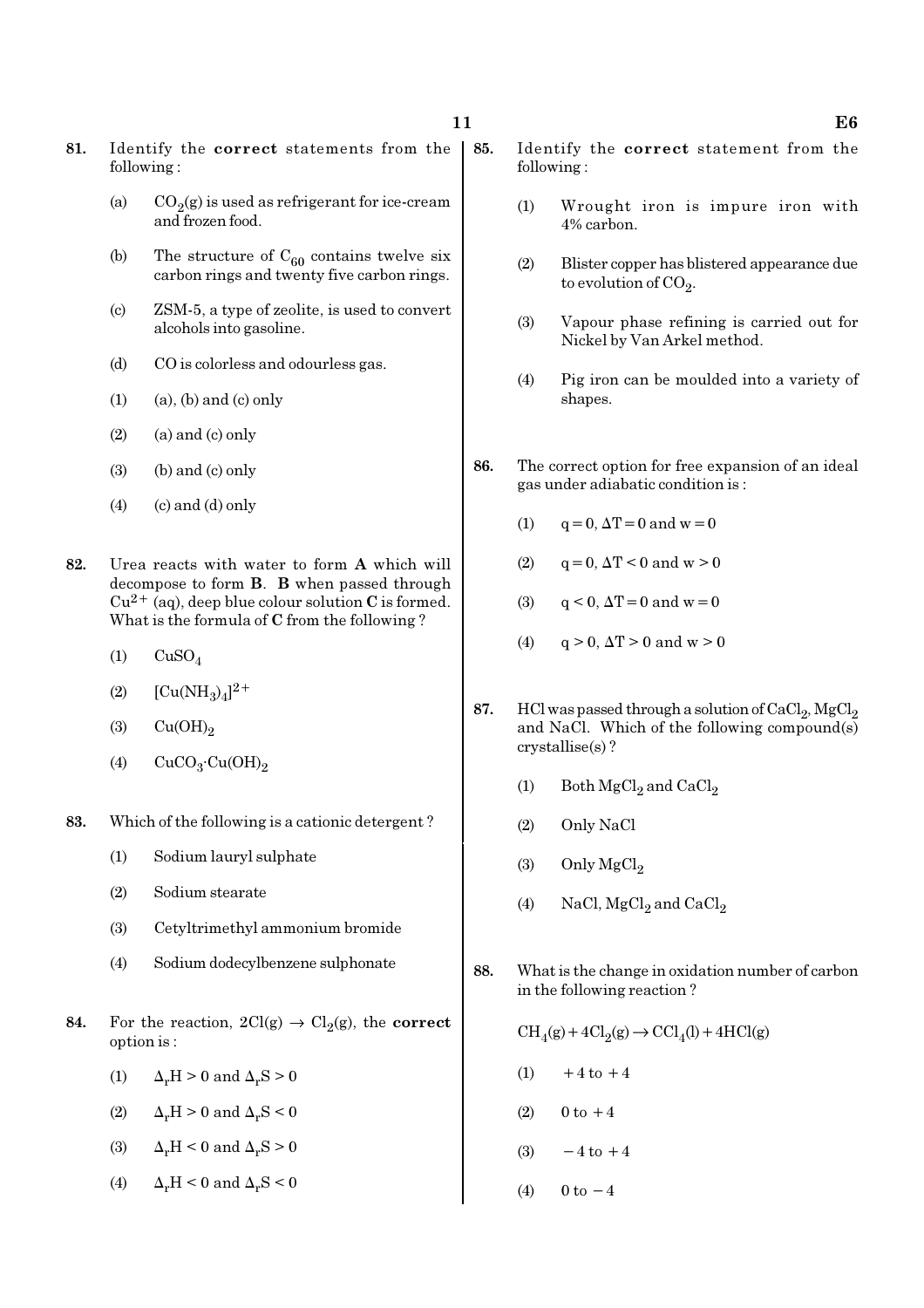- $E6$  and  $12$
- 89. Identify compound X in the following sequence of reactions :

# **CHO**  $CH<sub>3</sub>$  $Cl_2/h\nu$





CHCl<sub>2</sub> (3)

 $\text{CC}l_3$ (4)

- 90. Paper chromatography is an example of :
	- (1) Adsorption chromatography
	- (2) Partition chromatography
	- (3) Thin layer chromatography
	- (4) Column chromatography
- 91. Dissolution of the synaptonemal complex occurs during :
	- (1) Pachytene
	- (2) Zygotene
	- (3) Diplotene
	- (4) Leptotene
- 92. Select the option including all sexually transmitted diseases.
	- (1) Gonorrhoea, Syphilis, Genital herpes
	- (2) Gonorrhoea, Malaria, Genital herpes
	- (3) AIDS, Malaria, Filaria
	- (4) Cancer, AIDS, Syphilis
- 93. Which of the following would help in prevention of diuresis ?
	- (1) More water reabsorption due to undersecretion of ADH
	- (2) Reabsorption of Na<sup>+</sup> and water from renal tubules due to aldosterone
	- (3) Atrial natriuretic factor causes vasoconstriction
	- (4) Decrease in secretion of renin by JG cells
- 94. Cuboidal epithelium with brush border of microvilli is found in :
	- (1) lining of intestine
	- (2) ducts of salivary glands
	- (3) proximal convoluted tubule of nephron
	- (4) eustachian tube
- 95. Identify the substances having glycosidic bond and peptide bond, respectively in their structure :
	- (1) Chitin, cholesterol
	- (2) Glycerol, trypsin
	- (3) Cellulose, lecithin
	- (4) Inulin, insulin
- 96. Bt cotton variety that was developed by the introduction of toxin gene of Bacillus thuringiensis (Bt) is resistant to :
	- (1) Insect pests
	- (2) Fungal diseases
	- (3) Plant nematodes
	- (4) Insect predators
- 97. The ovary is half inferior in :
	- (1) Brinjal
	- (2) Mustard
	- (3) Sunflower
	- (4) Plum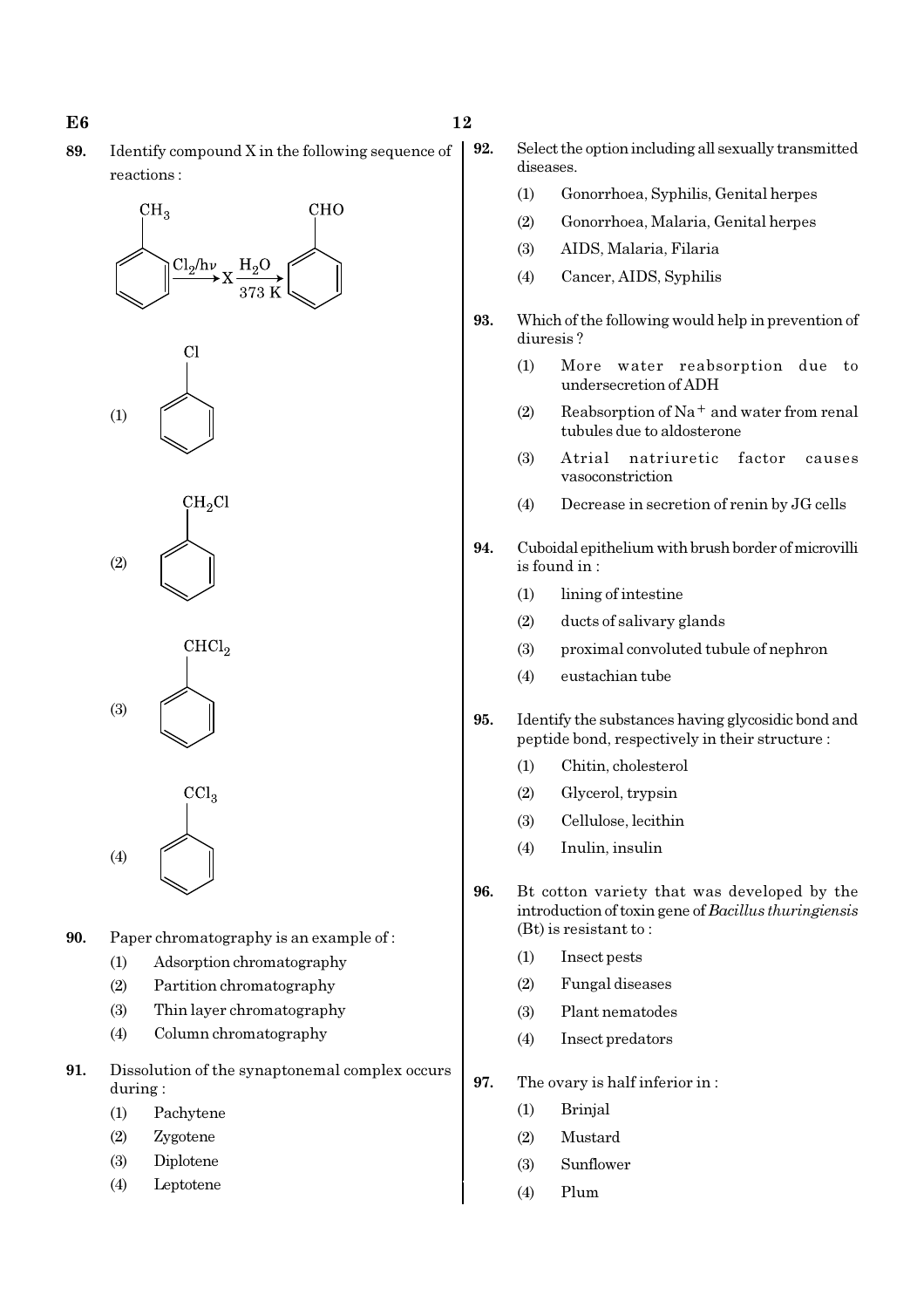#### $13$  E6

98. Identify the incorrect statement.

- (1) Heart wood does not conduct water but gives mechanical support.
- (2) Sapwood is involved in conduction of water and minerals from root to leaf.
- (3) Sapwood is the innermost secondary xylem and is lighter in colour.
- (4) Due to deposition of tannins, resins, oils etc., heart wood is dark in colour.
- 99. Select the correct events that occur during inspiration.
	- (a) Contraction of diaphragm
	- (b) Contraction of external inter-costal muscles
	- (c) Pulmonary volume decreases
	- (d) Intra pulmonary pressure increases
	- $(1)$   $(a)$  and  $(b)$
	- $(2)$   $(c)$  and  $(d)$
	- $(3)$   $(a)$ ,  $(b)$  and  $(d)$
	- $(4)$  only  $(d)$
- 100. The process responsible for facilitating loss of water in liquid form from the tip of grass blades at night and in early morning is :
	- (1) Transpiration
	- (2) Root pressure
	- (3) Imbibition
	- (4) Plasmolysis
- 101. Identify the wrong statement with reference to immunity.
	- (1) When exposed to antigen (living or dead) antibodies are produced in the host's body. It is called "Active immunity".
	- (2) When ready-made antibodies are directly given, it is called "Passive immunity".
	- (3) Active immunity is quick and gives full response.
	- (4) Foetus receives some antibodies from mother, it is an example for passive immunity.

| 102. |  | Match the following: |  |
|------|--|----------------------|--|

- (a) Inhibitor of catalytic (i) Ricin activity
- (b) Possess peptide bonds (ii) Malonate
- (c) Cell wall material in (iii) Chitin fungi
- (d) Secondary metabolite (iv) Collagen Choose the correct option from the following :
- (a) (b) (c) (d)  $(1)$   $(ii)$   $(iv)$   $(iii)$   $(i)$  $(2)$   $(iii)$   $(i)$   $(iv)$   $(ii)$ (3) (iii) (iv) (i) (ii)  $(4)$  (ii) (iii) (i) (iv)
- 103. Identify the correct statement with regard to  $G_1$  phase (Gap 1) of interphase.
	- (1) DNA synthesis or replication takes place.
	- (2) Reorganisation of all cell components takes place.
	- (3) Cell is metabolically active, grows but does not replicate its DNA.
	- (4) Nuclear Division takes place.
- 104. Experimental verification of the chromosomal theory of inheritance was done by :
	- (1) Mendel
	- (2) Sutton
	- (3) Boveri
	- (4) Morgan
- 105. Which of the following hormone levels will cause release of ovum (ovulation) from the graffian follicle ?
	- (1) High concentration of Estrogen
	- (2) High concentration of Progesterone
	- (3) Low concentration of LH
	- (4) Low concentration of FSH
- 106. If the distance between two consecutive base pairs is 0.34 nm and the total number of base pairs of a DNA double helix in a typical mammalian cell is  $6.6 \times 10^9$  bp, then the length of the DNA is approximately :
	- (1) 2.0 meters
	- (2) 2.5 meters
	- (3) 2.2 meters
	- (4) 2.7 meters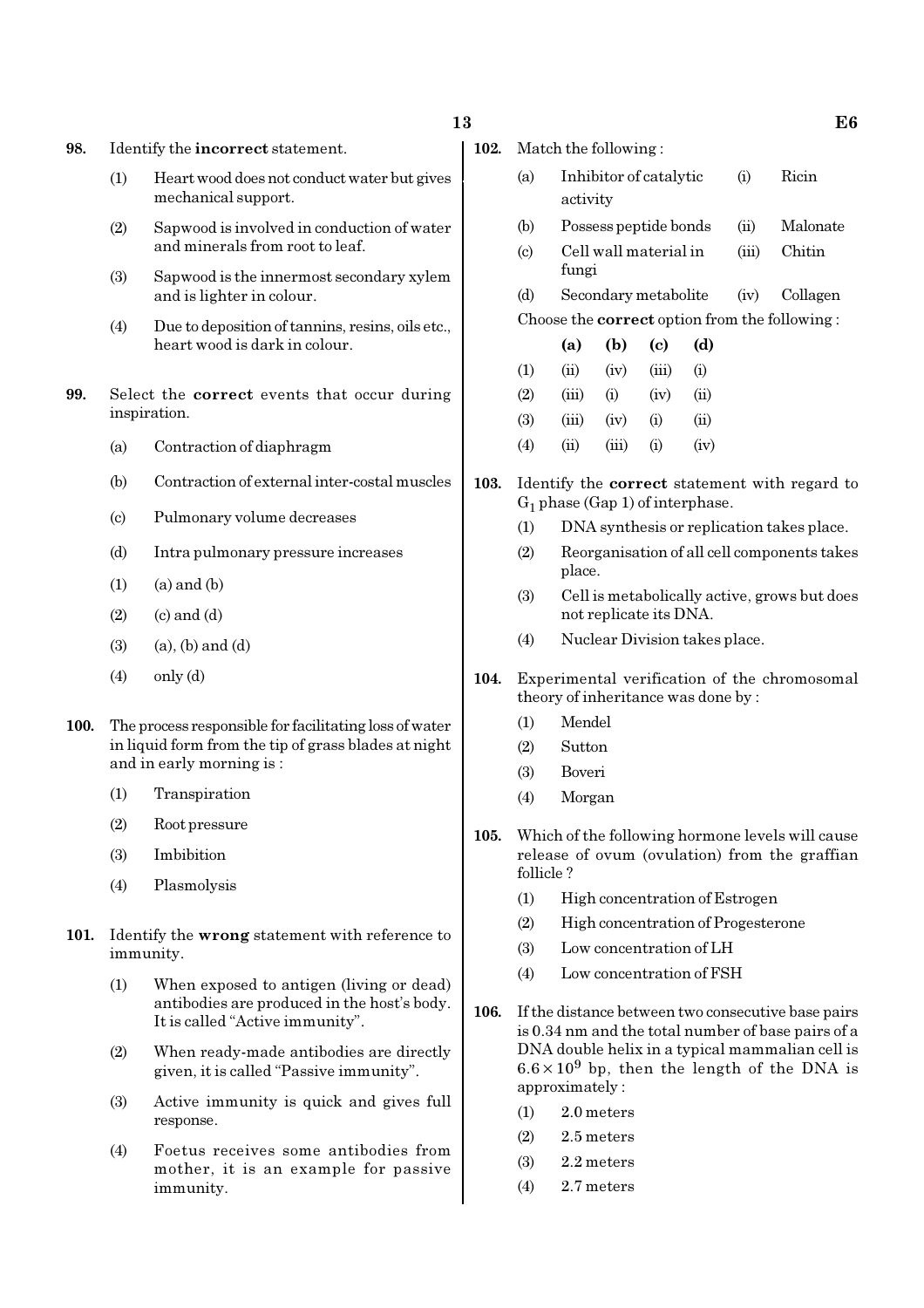#### $E6$  and  $14$

- 
- 107. Which of the following statements are true for the phylum-Chordata ?
	- (a) In Urochordata notochord extends from head to tail and it is present throughout their life.
	- (b) In Vertebrata notochord is present during the embryonic period only.
	- (c) Central nervous system is dorsal and hollow.
	- (d) Chordata is divided into 3 subphyla : Hemichordata, Tunicata and Cephalochordata.
	- $(1)$   $(d)$  and  $(c)$
	- $(2)$   $(c)$  and  $(a)$
	- $(3)$   $(a)$  and  $(b)$
	- $(4)$  (b) and (c)
- 108. The specific palindromic sequence which is recognized by EcoRI is :
	- (1) 5' GAATTC 3'
	- 3' CTTAAG 5'
	- (2) 5' GGAACC 3'
	- 3' CCTTGG 5'
	- (3) 5' CTTAAG 3'
	- 3' GAATTC 5'
	- (4) 5' GGATCC 3' 3' - CCTAGG - 5'
- 109. Ray florets have :
	- (1) Inferior ovary
	- (2) Superior ovary
	- (3) Hypogynous ovary
	- (4) Half inferior ovary

#### 110. Select the correct match.

| (1) | Haemophilia           | Y linked                                       |
|-----|-----------------------|------------------------------------------------|
| (2) | Phenylketonuria       | Autosomal<br>dominant trait                    |
| (3) | Sickle cell anaemia - | Autosomal<br>recessive trait,<br>chromosome-11 |
|     | Thalassemia           | X linked                                       |

- 111. How many true breeding pea plant varieties did Mendel select as pairs, which were similar except in one character with contrasting traits ?
	- $(1) 4$
	- $(2)$  2
	- (3) 14
	- $(4)$  8
- 112. In which of the following techniques, the embryos are transferred to assist those females who cannot conceive ?
	- (1) ZIFT and IUT
	- (2) GIFT and ZIFT
	- (3) ICSI and ZIFT
	- (4) GIFT and ICSI
- 113. The enzyme enterokinase helps in conversion of :
	- (1) protein into polypeptides
	- (2) trypsinogen into trypsin
	- (3) caseinogen into casein
	- (4) pepsinogen into pepsin
- 114. The sequence that controls the copy number of the linked DNA in the vector, is termed :
	- (1) Selectable marker
	- (2) Ori site
	- (3) Palindromic sequence
	- (4) Recognition site
- 115. Goblet cells of alimentary canal are modified from :
	- (1) Squamous epithelial cells
	- (2) Columnar epithelial cells
	- (3) Chondrocytes
	- (4) Compound epithelial cells
- 116. Which of the following statements about inclusion bodies is incorrect ?
	- (1) They are not bound by any membrane.
	- (2) These are involved in ingestion of food particles.
	- (3) They lie free in the cytoplasm.
	- (4) These represent reserve material in cytoplasm.
- 117. Which of the following statements is correct ?
	- (1) Adenine pairs with thymine through two H-bonds.
	- (2) Adenine pairs with thymine through one H-bond.
	- (3) Adenine pairs with thymine through three H-bonds.
	- (4) Adenine does not pair with thymine.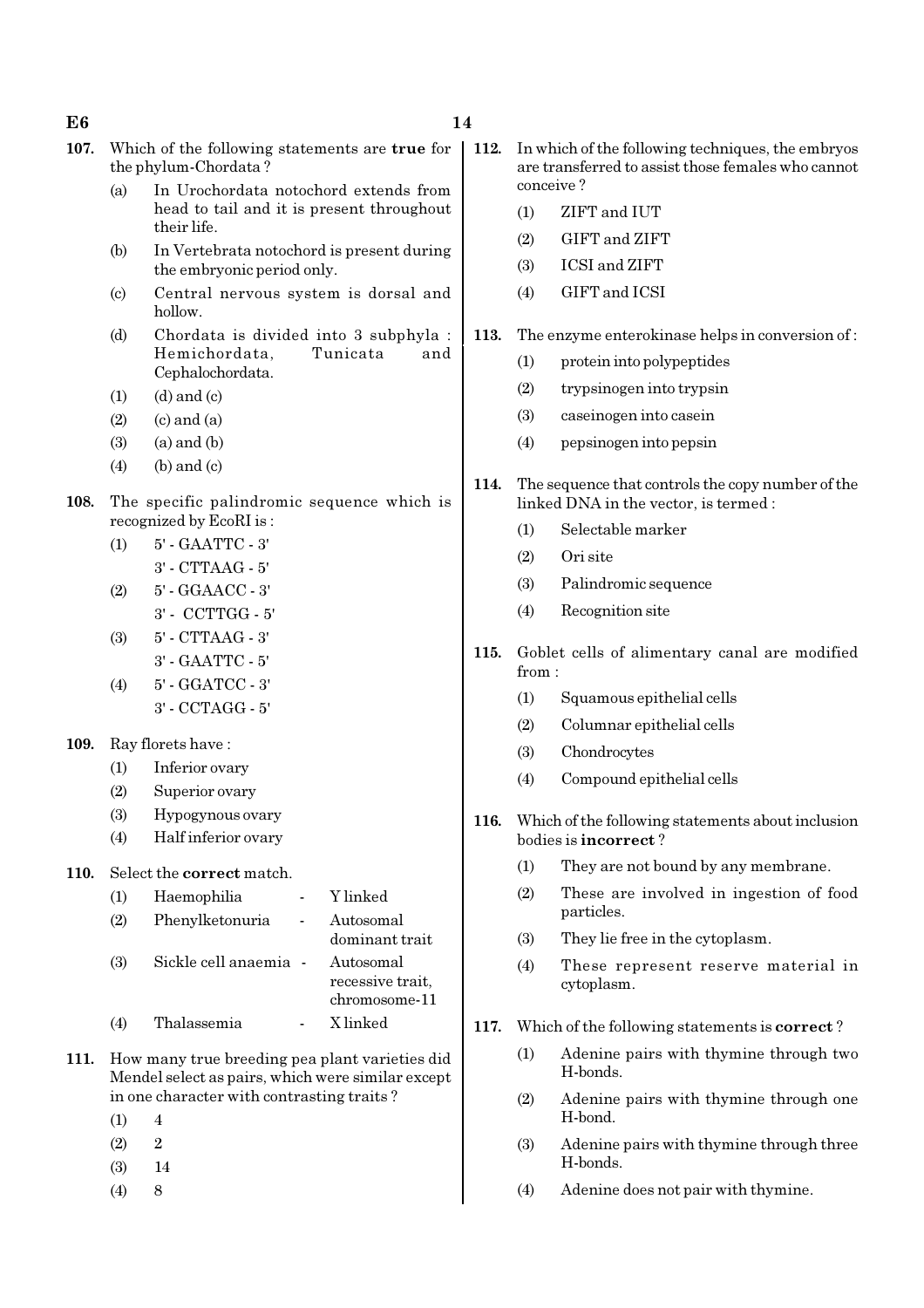118. Identify the wrong statement with reference to

(3) (ii) (i) (iii) (iv) (4) (iv) (i) (ii) (iii) 122. Identify the wrong statement with regard to

|      |                            | the gene T that controls ABO blood groups.                                  |            |                             |                              |                                                  |      | Restriction Enzymes. |                                                                                        |  |
|------|----------------------------|-----------------------------------------------------------------------------|------------|-----------------------------|------------------------------|--------------------------------------------------|------|----------------------|----------------------------------------------------------------------------------------|--|
|      | (1)<br>(2)                 | The gene (I) has three alleles.<br>A person will have only two of the three |            |                             |                              |                                                  |      | (1)                  | Each restriction enzyme functions by<br>inspecting the length of a DNA sequence.       |  |
|      | (3)                        | alleles.<br>When $I^A$ and $I^B$ are present together, they                 |            |                             |                              |                                                  |      | (2)                  | They cut the strand of DNA at palindromic<br>sites.                                    |  |
|      |                            |                                                                             |            |                             | express same type of sugar.  |                                                  |      | (3)                  | They are useful in genetic engineering.                                                |  |
|      | (4)                        |                                                                             |            |                             |                              | Allele 'i' does not produce any sugar.           |      | (4)                  | Sticky ends can be joined by using DNA                                                 |  |
| 119. |                            | correct option.                                                             |            |                             |                              | Match the following columns and select the       |      |                      | ligases.                                                                               |  |
|      |                            |                                                                             | Column-I   |                             |                              | Column-II                                        | 123. |                      | The QRS complex in a standard ECG represents:                                          |  |
|      | (a)                        | Bt cotton                                                                   |            |                             | (i)                          | Gene therapy                                     |      | (1)                  | Repolarisation of auricles                                                             |  |
|      | (b)                        |                                                                             | Adenosine  |                             | (ii)                         | Cellular defence                                 |      | (2)                  | Depolarisation of auricles                                                             |  |
|      |                            |                                                                             | deaminase  |                             |                              |                                                  |      | (3)                  | Depolarisation of ventricles                                                           |  |
|      |                            |                                                                             | deficiency |                             |                              |                                                  |      | (4)                  | Repolarisation of ventricles                                                           |  |
|      | $\left( \mathrm{c}\right)$ | <b>RNAi</b>                                                                 |            |                             | (iii)                        | Detection of HIV                                 |      |                      |                                                                                        |  |
|      |                            |                                                                             |            |                             |                              | infection                                        | 124. |                      | Which one of the following is the most abundant                                        |  |
|      | (d)                        | PCR                                                                         |            |                             | (iv)                         | Bacillus                                         |      |                      | protein in the animals?                                                                |  |
|      |                            |                                                                             |            |                             |                              | thuringiensis                                    |      | (1)                  | Haemoglobin                                                                            |  |
|      |                            | (a)                                                                         | (b)        | $\left( \mathbf{c} \right)$ | (d)                          |                                                  |      | (2)                  | Collagen                                                                               |  |
|      | (1)                        | (iv)                                                                        | (i)        | (ii)                        | (iii)                        |                                                  |      | (3)                  | Lectin                                                                                 |  |
|      | (2)                        | (iii)                                                                       | (ii)       | (i)                         | (iv)                         |                                                  |      | (4)                  | Insulin                                                                                |  |
|      | (3)                        | (ii)                                                                        | (iii)      | (iv)                        | (i)                          |                                                  |      |                      |                                                                                        |  |
| 120. | (4)                        | (i)                                                                         | (ii)       | (iii)                       | (iv)                         | Montreal protocol was signed in 1987 for control | 125. |                      | In gel electrophoresis, separated DNA fragments<br>can be visualized with the help of: |  |
|      | of:                        |                                                                             |            |                             |                              |                                                  |      | (1)                  | Acetocarmine in bright blue light                                                      |  |
|      | (1)                        |                                                                             |            |                             |                              | Transport of Genetically modified organisms      |      | (2)                  | Ethidium bromide in UV radiation                                                       |  |
|      |                            |                                                                             |            |                             | from one country to another  |                                                  |      | (3)                  | Acetocarmine in UV radiation                                                           |  |
|      | (2)                        |                                                                             |            |                             |                              | Emission of ozone depleting substances           |      | (4)                  | Ethidium bromide in infrared radiation                                                 |  |
|      | (3)<br>(4)                 |                                                                             |            | Disposal of e-wastes        | Release of Green House gases |                                                  |      |                      |                                                                                        |  |
| 121. |                            |                                                                             |            |                             |                              | Match the following diseases with the causative  | 126. |                      | Which of the following is not an inhibitory<br>substance governing seed dormancy?      |  |
|      |                            |                                                                             |            |                             |                              | organism and select the <b>correct</b> option.   |      | (1)                  | Gibberellic acid                                                                       |  |
|      |                            |                                                                             | Column-I   |                             |                              | Column-II                                        |      | (2)                  | Abscisic acid                                                                          |  |
|      | (a)                        | Typhoid                                                                     |            |                             | (i)                          | Wuchereria                                       |      | (3)                  | Phenolic acid                                                                          |  |
|      | (b)                        |                                                                             | Pneumonia  |                             | (ii)                         | Plasmodium                                       |      | (4)                  | Para-ascorbic acid                                                                     |  |
|      | $\left( \mathrm{c}\right)$ |                                                                             | Filariasis |                             | (iii)                        | Salmonella                                       |      |                      |                                                                                        |  |
|      | (d)                        | Malaria                                                                     |            |                             | (iv)                         | Haemophilus                                      | 127. |                      | In water hyacinth and water lily, pollination takes<br>place by:                       |  |
|      |                            | (a)                                                                         | (b)        | $\left( \mathbf{c} \right)$ | (d)                          |                                                  |      | (1)                  | insects or wind                                                                        |  |
|      | (1)                        | (i)                                                                         | (iii)      | (ii)                        | (iv)                         |                                                  |      | (2)                  | water currents only                                                                    |  |
|      | (2)                        | (iii)                                                                       | (iv)       | (i)                         | (ii)                         |                                                  |      |                      |                                                                                        |  |

- (3) wind and water
- (4) insects and water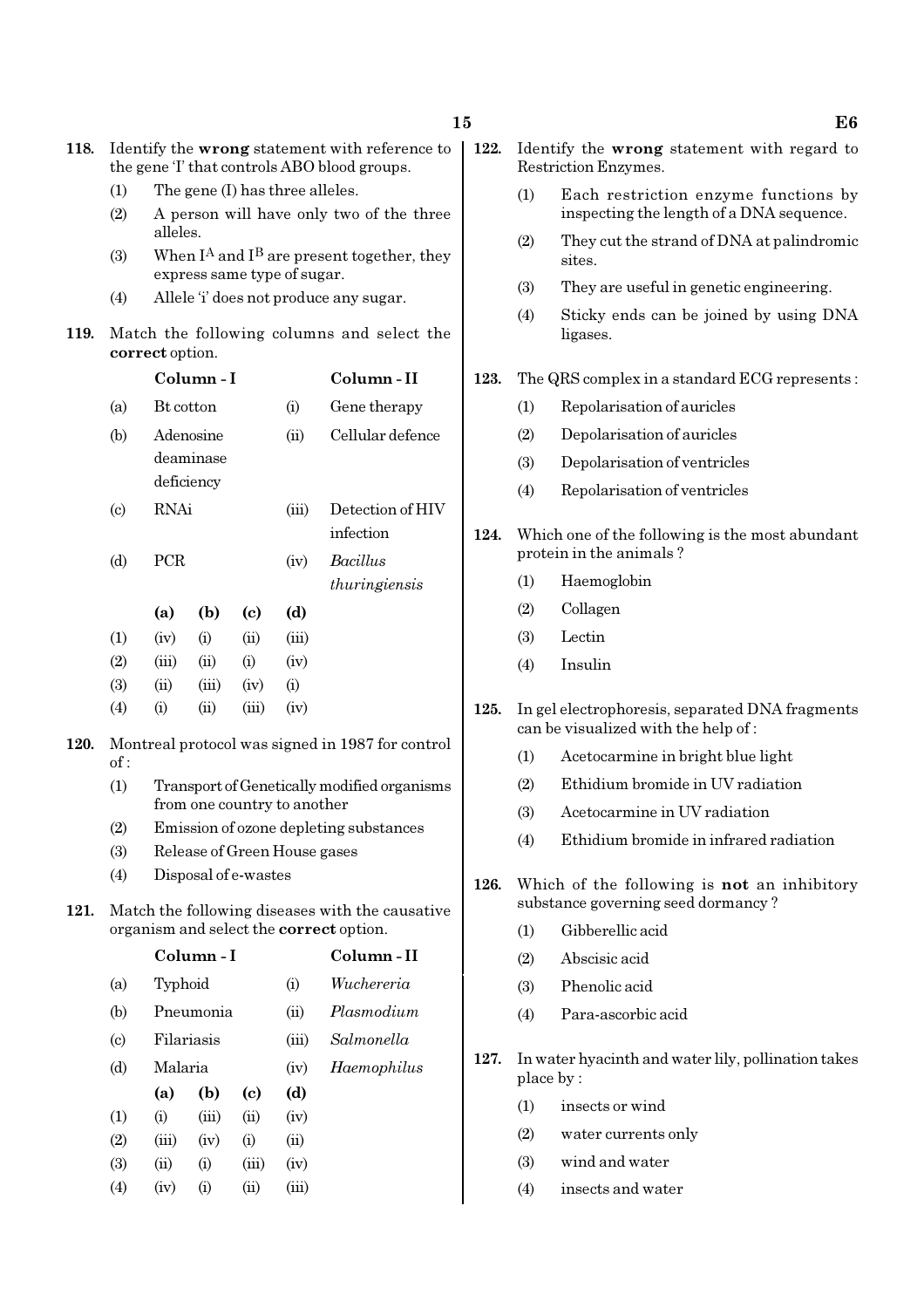| E6   |                                                                                                           |                                                                                                                                                       | 16   |                                                               |           |                      |                            |                      |                                                                                                     |
|------|-----------------------------------------------------------------------------------------------------------|-------------------------------------------------------------------------------------------------------------------------------------------------------|------|---------------------------------------------------------------|-----------|----------------------|----------------------------|----------------------|-----------------------------------------------------------------------------------------------------|
| 128. | By which method was a new breed 'Hisardale' of<br>sheep formed by using Bikaneri ewes and Marino<br>rams? |                                                                                                                                                       |      | Match the following columns and select the<br>correct option. |           |                      |                            |                      |                                                                                                     |
|      |                                                                                                           |                                                                                                                                                       |      |                                                               |           | Column-I             |                            |                      | Column-II                                                                                           |
|      | (1)                                                                                                       | Out crossing                                                                                                                                          |      | (a)                                                           |           | <b>Floating Ribs</b> |                            | (i)                  | Located between                                                                                     |
|      | (2)                                                                                                       | Mutational breeding                                                                                                                                   |      |                                                               |           |                      |                            |                      | second and                                                                                          |
|      | (3)                                                                                                       | Cross breeding                                                                                                                                        |      |                                                               |           |                      |                            |                      | seventh ribs                                                                                        |
|      | (4)                                                                                                       | Inbreeding                                                                                                                                            |      | (b)                                                           |           | Acromion             |                            | (ii)                 | Head of the<br>Humerus                                                                              |
| 129. |                                                                                                           | Presence of which of the following conditions in<br>urine are indicative of Diabetes Mellitus?                                                        |      | $\left( \mathrm{c}\right)$                                    | Scapula   |                      |                            | (iii)                | Clavicle                                                                                            |
|      | (1)                                                                                                       | Uremia and Ketonuria                                                                                                                                  |      | (d)                                                           |           | Glenoid cavity       |                            | (iv)                 | Do not connect<br>with the sternum                                                                  |
|      | (2)                                                                                                       | Uremia and Renal Calculi                                                                                                                              |      |                                                               | (a)       | (b)                  | $\left( \mathrm{c}\right)$ | (d)                  |                                                                                                     |
|      | (3)                                                                                                       | Ketonuria and Glycosuria                                                                                                                              |      | (1)                                                           | (ii)      | (iv)                 | (i)                        | (iii)                |                                                                                                     |
|      | (4)                                                                                                       | Renal calculi and Hyperglycaemia                                                                                                                      |      | (2)                                                           | (i)       | (iii)                | (ii)                       | (iv)                 |                                                                                                     |
|      |                                                                                                           |                                                                                                                                                       |      | (3)                                                           | (iii)     | (ii)                 | (iv)                       | (i)                  |                                                                                                     |
| 130. |                                                                                                           | Which of the following refer to correct example(s)<br>of organisms which have evolved due to changes<br>in environment brought about by anthropogenic |      | (4)                                                           | (iv)      | (iii)                | (i)                        | (ii)                 |                                                                                                     |
|      | action?                                                                                                   |                                                                                                                                                       |      | at:                                                           |           |                      |                            |                      | The body of the ovule is fused within the funicle                                                   |
|      | (a)                                                                                                       | Darwin's Finches of Galapagos islands.                                                                                                                |      | (1)                                                           | Hilum     |                      |                            |                      |                                                                                                     |
|      | (b)                                                                                                       | Herbicide resistant weeds.                                                                                                                            |      | (2)                                                           | Micropyle |                      |                            |                      |                                                                                                     |
|      | $\left( \mathrm{c}\right)$                                                                                | Drug resistant eukaryotes.                                                                                                                            |      | (3)                                                           | Nucellus  |                      |                            |                      |                                                                                                     |
|      | (d)                                                                                                       | Man-created breeds of domesticated animals<br>like dogs.                                                                                              |      | (4)                                                           | Chalaza   |                      |                            |                      |                                                                                                     |
|      |                                                                                                           |                                                                                                                                                       | 134. |                                                               |           |                      |                            |                      | Which of the following is put into Anaerobic sludge                                                 |
|      | (1)                                                                                                       | only (a)                                                                                                                                              |      |                                                               |           |                      |                            |                      | digester for further sewage treatment?                                                              |
|      | (2)                                                                                                       | $(a)$ and $(c)$                                                                                                                                       |      | (1)                                                           |           | Primary sludge       |                            |                      |                                                                                                     |
|      | (3)                                                                                                       | $(b)$ , $(c)$ and $(d)$                                                                                                                               |      | (2)                                                           |           | Floating debris      |                            |                      |                                                                                                     |
|      | (4)                                                                                                       | only (d)                                                                                                                                              |      | (3)                                                           |           |                      |                            |                      | Effluents of primary treatment                                                                      |
|      |                                                                                                           |                                                                                                                                                       |      | (4)                                                           |           | Activated sludge     |                            |                      |                                                                                                     |
| 131. |                                                                                                           | Embryological support for evolution was<br>disapproved by:                                                                                            | 135. |                                                               |           |                      |                            |                      | The product(s) of reaction catalyzed by nitrogenase<br>in root nodules of leguminous plants is/are: |
|      | (1)                                                                                                       | Karl Ernst von Baer                                                                                                                                   |      | (1)                                                           |           | Ammonia alone        |                            |                      |                                                                                                     |
|      | (2)                                                                                                       | Alfred Wallace                                                                                                                                        |      | (2)                                                           |           | Nitrate alone        |                            |                      |                                                                                                     |
|      | (3)                                                                                                       | Charles Darwin                                                                                                                                        |      | (3)                                                           |           |                      | Ammonia and oxygen         |                      |                                                                                                     |
|      | (4)                                                                                                       | Oparin                                                                                                                                                |      | (4)                                                           |           |                      |                            | Ammonia and hydrogen |                                                                                                     |
|      |                                                                                                           |                                                                                                                                                       |      |                                                               |           |                      |                            |                      |                                                                                                     |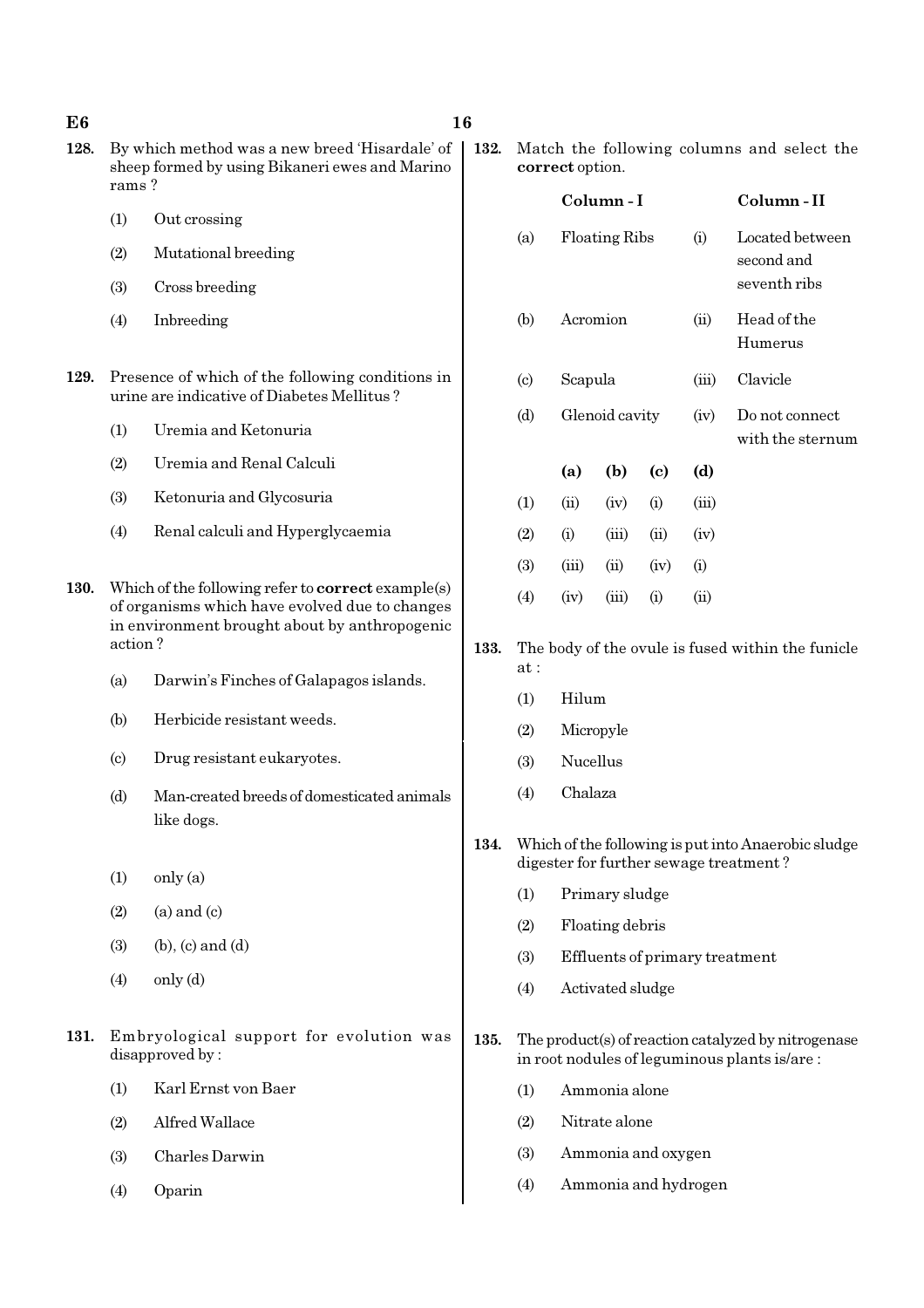136. Choose the correct pair from the following :

| (1) | Ligases          | Join the two DNA<br>molecules      |
|-----|------------------|------------------------------------|
| (2) | Polymerases -    | Break the DNA into<br>fragments    |
| (3) | <b>Nucleases</b> | Separate the two strands<br>of DNA |

- (4) Exonucleases Make cuts at specific positions within DNA
- 137. Name the plant growth regulator which upon spraying on sugarcane crop, increases the length of stem, thus increasing the yield of sugarcane crop.
	- (1) Cytokinin
	- (2) Gibberellin
	- (3) Ethylene
	- (4) Abscisic acid
- 138. Match the following columns and select the correct option.

#### Column - I Column - II

|                           |       | UULULLILLE – L                                                     |       |       |            | UULUHIII - 11 |
|---------------------------|-------|--------------------------------------------------------------------|-------|-------|------------|---------------|
| (a)                       | pest  | Gregarious, polyphagous (i)                                        |       |       | Asterias   |               |
| (b)                       |       | Adult with radial<br>symmetry and larva<br>with bilateral symmetry |       | (ii)  | Scorpion   |               |
| $\left( \text{c} \right)$ |       | Book lungs                                                         |       | (iii) | Ctenoplana |               |
| (d)                       |       | Bioluminescence                                                    |       | (iv)  | Locusta    |               |
|                           | (a)   | (b)                                                                | (c)   | (d)   |            |               |
| (1)                       | (i)   | (iii)                                                              | (ii)  | (iv)  |            |               |
| (2)                       | (iv)  | (i)                                                                | (ii)  | (iii) |            |               |
| (3)                       | (iii) | (ii)                                                               | (i)   | (iv)  |            |               |
| (4)                       | (ii)  | (i)                                                                | (iii) | (iv)  |            |               |

- 139. Identify the wrong statement with reference to transport of oxygen.
	- (1) Binding of oxygen with haemoglobin is mainly related to partial pressure of  $\mathrm{O}_2.$
	- (2) Partial pressure of  $CO_2$  can interfere with  $O_2$  binding with haemoglobin.
	- (3) Higher  $H^+$  conc. in alveoli favours the formation of oxyhaemoglobin.
	- (4) Low  $pCO_2$  in alveoli favours the formation of oxyhaemoglobin.
- 140. Match the following concerning essential elements and their functions in plants :
	- (a) Iron (i) Photolysis of water
	- (b) Zinc (ii) Pollen germination
	- (c) Boron (iii) Required for chlorophyll biosynthesis
	- (d) Manganese (iv) IAA biosynthesis

#### Select the correct option :

|     | (a)   | (b)               | (c)        | (d)   |
|-----|-------|-------------------|------------|-------|
| (1) | (ii)  | (i)               | (iv)       | (iii) |
| (2) | (iv)  | (iii)             | (ii)       | (i)   |
| (3) | (iii) | (iv)              | (ii)       | (i)   |
| (4) | (iv)  | $\left( 1\right)$ | $\rm (ii)$ | (iii) |

- 141. The transverse section of a plant shows following anatomical features :
	- (a) Large number of scattered vascular bundles surrounded by bundle sheath.
	- (b) Large conspicuous parenchymatous ground tissue.
	- (c) Vascular bundles conjoint and closed.
	- (d) Phloem parenchyma absent.

Identify the category of plant and its part :

- (1) Monocotyledonous stem
- (2) Monocotyledonous root
- (3) Dicotyledonous stem
- (4) Dicotyledonous root
- 142. In light reaction, plastoquinone facilitates the transfer of electrons from :
	- (1) PS-II to  $\text{Cytb}_6\text{f}$  complex
	- (2) Cytb<sub>6</sub>f complex to PS-I
	- $(3)$  PS-I to NADP<sup>+</sup>
	- (4) PS-I to ATP synthase
- 143. Which of the following regions of the globe exhibits highest species diversity ?
	- (1) Western Ghats of India
	- (2) Madagascar
	- (3) Himalayas
	- (4) Amazon forests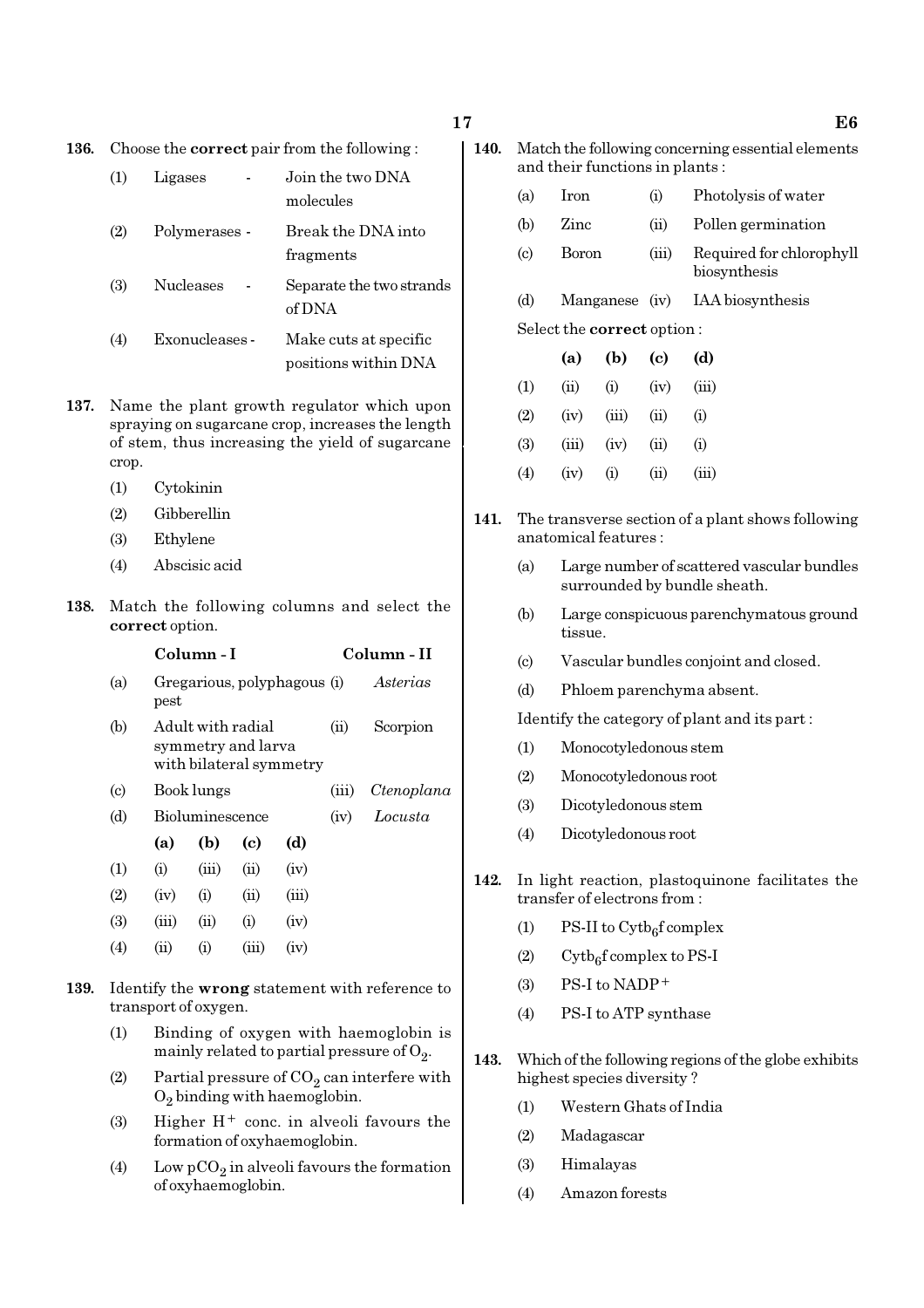| E6   |     |                                                                                                      | 18  |
|------|-----|------------------------------------------------------------------------------------------------------|-----|
| 144. |     | The first phase of translation is:                                                                   | 150 |
|      | (1) | Binding of mRNA to ribosome                                                                          |     |
|      | (2) | Recognition of DNA molecule                                                                          |     |
|      | (3) | Aminoacylation of tRNA                                                                               |     |
|      | (4) | Recognition of an anti-codon                                                                         |     |
| 145. |     | The infectious stage of <i>Plasmodium</i> that enters<br>the human body is:                          | 151 |
|      | (1) | Trophozoites                                                                                         |     |
|      | (2) | Sporozoites                                                                                          |     |
|      | (3) | Female gametocytes                                                                                   |     |
|      | (4) | Male gametocytes                                                                                     |     |
|      |     |                                                                                                      | 152 |
| 146. |     | Which is the important site of formation of<br>glycoproteins and glycolipids in eukaryotic cells?    |     |
|      | (1) | Endoplasmic reticulum                                                                                |     |
|      | (2) | Peroxisomes                                                                                          |     |
|      | (3) | Golgi bodies                                                                                         |     |
|      | (4) | Polysomes                                                                                            |     |
|      |     |                                                                                                      | 153 |
| 147. |     | Identify the basic amino acid from the following.                                                    |     |
|      | (1) | Tyrosine                                                                                             |     |
|      | (2) | Glutamic Acid                                                                                        |     |
|      | (3) | Lysine                                                                                               |     |
|      | (4) | Valine                                                                                               | 154 |
| 148. |     | The number of substrate level phosphorylations<br>in one turn of citric acid cycle is:               |     |
|      | (1) | Zero                                                                                                 |     |
|      | (2) | One                                                                                                  |     |
|      | (3) | Two                                                                                                  |     |
|      | (4) | Three                                                                                                | 155 |
| 149. |     | From his experiments, S.L. Miller produced amino<br>acids by mixing the following in a closed flask: |     |
|      | (1) | $\rm CH_{4}$ , $\rm H_{2}$ , NH <sub>3</sub> and water vapor at 800°C                                |     |
|      |     |                                                                                                      |     |

- (2)  $\mathrm{CH}_3, \mathrm{H}_2, \mathrm{NH}_4$  and water vapor at 800°C
- (3)  $\mathrm{CH}_4, \mathrm{H}_2, \mathrm{NH}_3$  and water vapor at 600°C
- (4) CH<sub>3</sub>, H<sub>2</sub>, NH<sub>3</sub> and water vapor at 600°C
- **1.** Strobili or cones are found in :
	- (1) Salvinia
	- (2) Pteris
	- (3) Marchantia
	- (4) Equisetum
- 1. Name the enzyme that facilitates opening of DNA helix during transcription.
	- (1) DNA ligase
	- (2) DNA helicase
	- (3) DNA polymerase
	- (4) RNA polymerase
- 2. The oxygenation activity of RuBisCo enzyme in photorespiration leads to the formation of :
	- (1) 2 molecules of 3-C compound
	- (2) 1 molecule of 3-C compound
	- (3) 1 molecule of 6-C compound
	- (4) 1 molecule of 4-C compound and 1 molecule of 2-C compound
- 3. Floridean starch has structure similar to :
	- (1) Starch and cellulose
	- (2) Amylopectin and glycogen
	- (3) Mannitol and algin
	- (4) Laminarin and cellulose
- 1. The process of growth is maximum during :
	- (1) Log phase
	- (2) Lag phase
	- (3) Senescence
	- (4) Dormancy
- 5. Which of the following statements is not correct ?
	- (1) In man insulin is synthesised as a proinsulin.
	- (2) The proinsulin has an extra peptide called C-peptide.
	- (3) The functional insulin has A and B chains linked together by hydrogen bonds.
	- (4) Genetically engineered insulin is produced in E-Coli.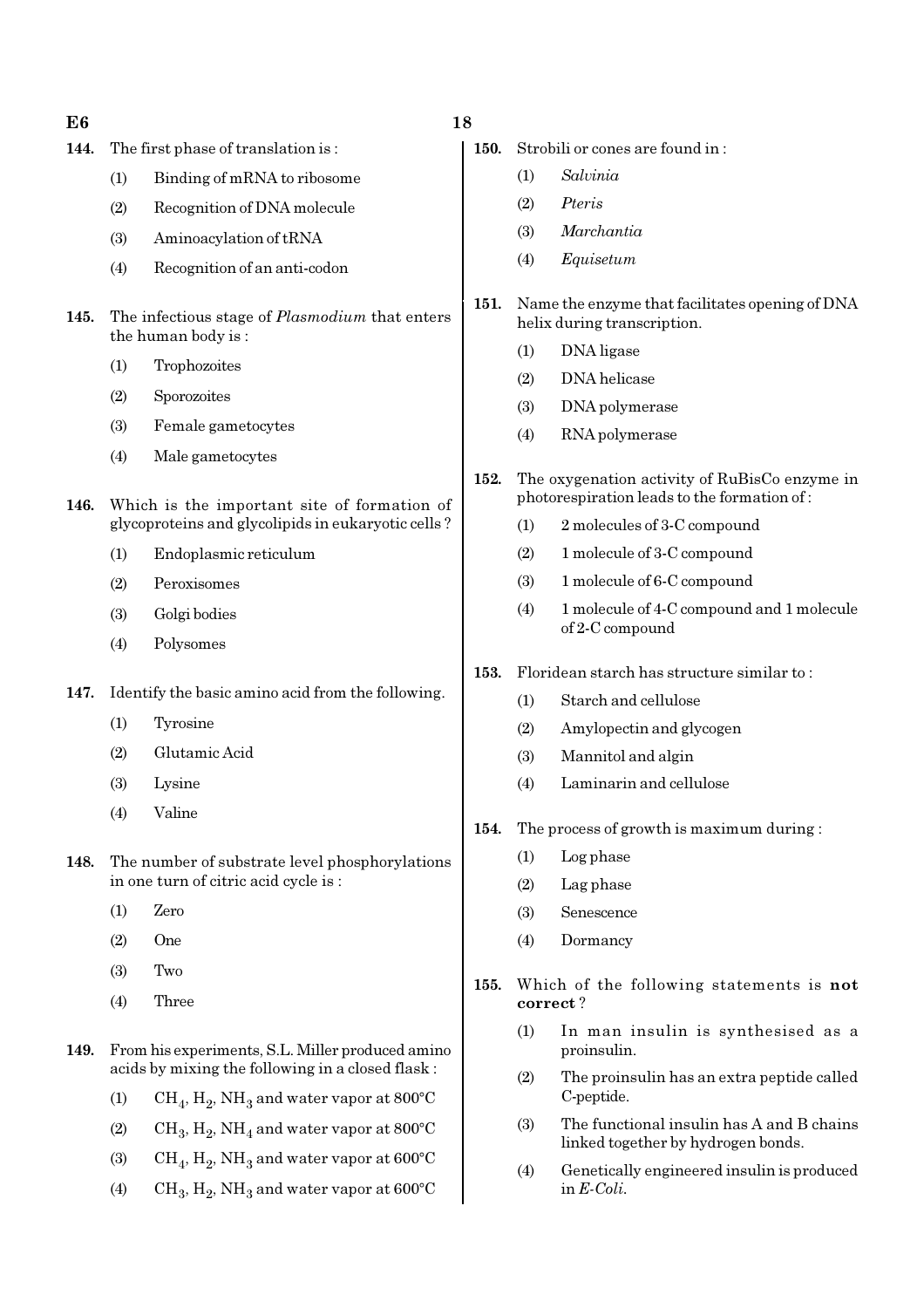156. Select the correct statement.

- (1) Glucocorticoids stimulate gluconeogenesis.
- (2) Glucagon is associated with hypoglycemia.
- (3) Insulin acts on pancreatic cells and adipocytes.
- (4) Insulin is associated with hyperglycemia.

#### 157. Match the following with respect to meiosis :

- (a) Zygotene (i) Terminalization
- (b) Pachytene (ii) Chiasmata
- (c) Diplotene (iii) Crossing over
- (d) Diakinesis (iv) Synapsis

Select the correct option from the following :

|                   | (a)   | (b)   | (c)   | (d)       |
|-------------------|-------|-------|-------|-----------|
| $\rm(1)$          | (iii) | (iv)  | (i)   | (ii)      |
| (2)               | (iv)  | (iii) | (ii)  | $\rm(i)$  |
| (3)               | (i)   | (i)   | (iv)  | (iii)     |
| $\left( 4\right)$ | (ii)  | (iv)  | (iii) | $\rm (i)$ |

- 158. If the head of cockroach is removed, it may live for few days because :
	- (1) the supra-oesophageal ganglia of the cockroach are situated in ventral part of abdomen.
	- (2) the cockroach does not have nervous system.
	- (3) the head holds a small proportion of a nervous system while the rest is situated along the ventral part of its body.
	- (4) the head holds a  $1/3^{rd}$  of a nervous system while the rest is situated along the dorsal part of its body.
- 159. Match the following columns and select the correct option.

|                            |            | Column - I                 | Column - II |          |                |
|----------------------------|------------|----------------------------|-------------|----------|----------------|
| (a)                        | gill slits | $6 - 15$ pairs of          |             | $\rm(i)$ | Trygon         |
| (b)                        |            | Heterocercal<br>caudal fin |             | (ii)     | Cyclostomes    |
| $\left( \mathrm{c}\right)$ |            | Air Bladder                |             | (iii)    | Chondrichthyes |
| (d)                        |            | Poison sting               |             | (iv)     | Osteichthyes   |
|                            | (a)        | (b)                        | (c)         | (d)      |                |
| (1)                        | (ii)       | (iii)                      | (iv)        | $\rm(i)$ |                |
| (2)                        | (iii)      | (iv)                       | (i)         | (ii)     |                |
| (3)                        | (iv)       | (ii)                       | (iii)       | $\rm(i)$ |                |
| (4)                        | (i)        | (iv)                       | (iii)       | (ii)     |                |
|                            |            |                            |             |          |                |

- 160. The roots that originate from the base of the stem are :
	- (1) Fibrous roots
	- (2) Primary roots
	- (3) Prop roots
	- (4) Lateral roots
- 161. Identify the **correct** statement with reference to human digestive system.
	- (1) Ileum opens into small intestine.
	- (2) Serosa is the innermost layer of the alimentary canal.
	- (3) Ileum is a highly coiled part.
	- (4) Vermiform appendix arises from duodenum.
- 162. Match the following columns and select the correct option.

| Clostridium<br>Cyclosporin-A<br>(a)<br>(i)<br>butylicum<br>(b)<br>Trichoderma<br>(ii)<br>Butyric Acid<br>polysporum<br>Citric Acid<br>$\left( \mathrm{c}\right)$<br>(iii)<br>Monascus<br>purpureus<br>(d)<br>Aspergillus niger<br>(iv)<br>lowering agent<br>(b)<br>$\left( \mathrm{c} \right)$<br>(d)<br>(a)<br>(ii)<br>(1)<br>(iii)<br>(iv)<br>(i)<br>(2)<br>(iii)<br>(ii)<br>(i)<br>(iv)<br>(3)<br>(i)<br>(ii)<br>(iii)<br>(iv) |     |      | Column - I |      |     | Column - II       |  |  |  |  |
|-----------------------------------------------------------------------------------------------------------------------------------------------------------------------------------------------------------------------------------------------------------------------------------------------------------------------------------------------------------------------------------------------------------------------------------|-----|------|------------|------|-----|-------------------|--|--|--|--|
|                                                                                                                                                                                                                                                                                                                                                                                                                                   |     |      |            |      |     |                   |  |  |  |  |
|                                                                                                                                                                                                                                                                                                                                                                                                                                   |     |      |            |      |     |                   |  |  |  |  |
|                                                                                                                                                                                                                                                                                                                                                                                                                                   |     |      |            |      |     |                   |  |  |  |  |
|                                                                                                                                                                                                                                                                                                                                                                                                                                   |     |      |            |      |     | Blood cholesterol |  |  |  |  |
|                                                                                                                                                                                                                                                                                                                                                                                                                                   |     |      |            |      |     |                   |  |  |  |  |
|                                                                                                                                                                                                                                                                                                                                                                                                                                   |     |      |            |      |     |                   |  |  |  |  |
|                                                                                                                                                                                                                                                                                                                                                                                                                                   |     |      |            |      |     |                   |  |  |  |  |
|                                                                                                                                                                                                                                                                                                                                                                                                                                   |     |      |            |      |     |                   |  |  |  |  |
|                                                                                                                                                                                                                                                                                                                                                                                                                                   | (4) | (iv) | (iii)      | (ii) | (i) |                   |  |  |  |  |

- 163. In relation to Gross primary productivity and Net primary productivity of an ecosystem, which one of the following statements is correct ?
	- (1) Gross primary productivity is always less than net primary productivity.
	- (2) Gross primary productivity is always more than net primary productivity.
	- (3) Gross primary productivity and Net primary productivity are one and same.
	- (4) There is no relationship between Gross primary productivity and Net primary productivity.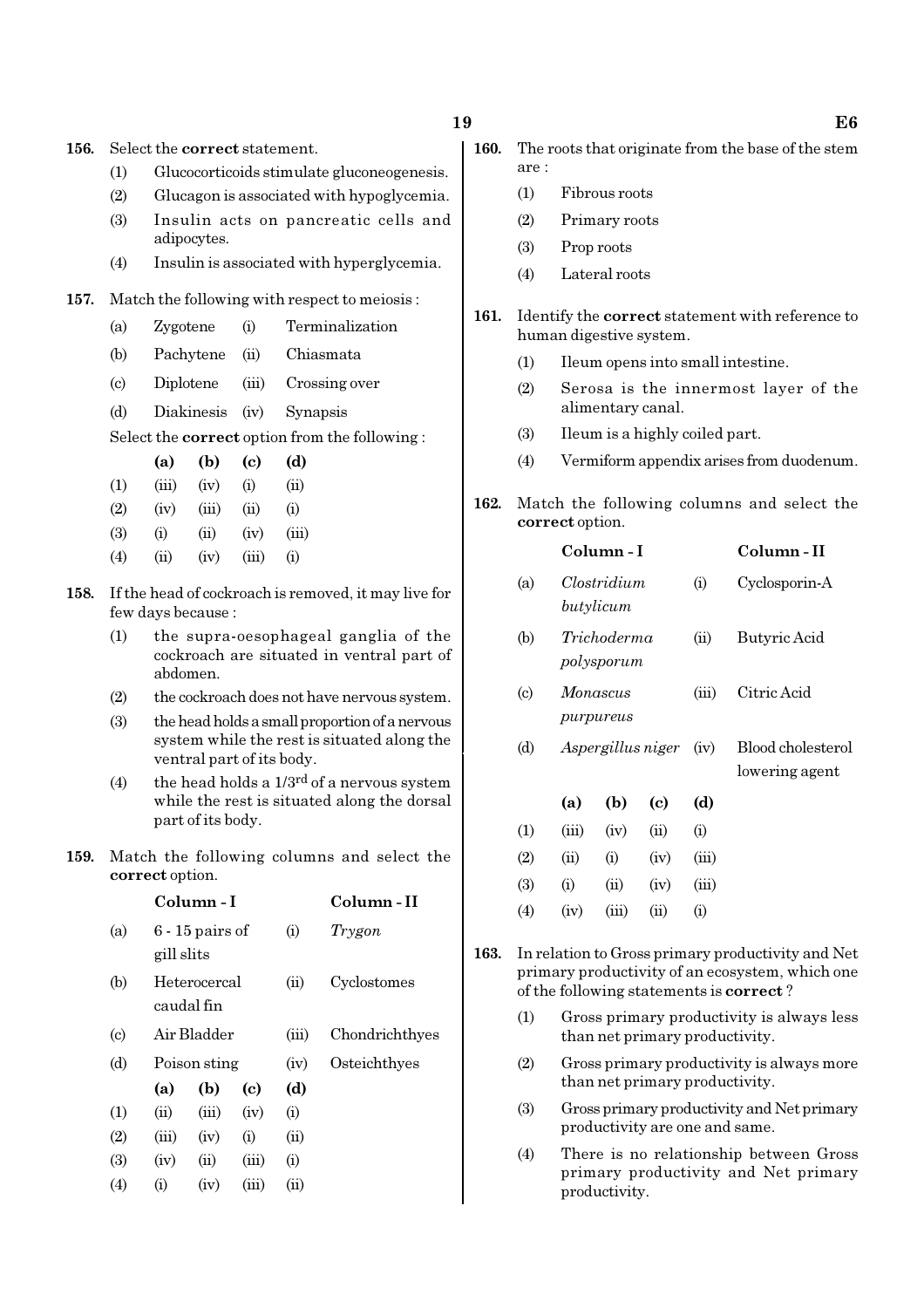| E <sub>6</sub> |                           |                                                                                                      |                 |                            |               |                                            | 20                                                                  |                                                            |                                                                                         |                      |                                                                                                      |      |               |                                          |  |  |
|----------------|---------------------------|------------------------------------------------------------------------------------------------------|-----------------|----------------------------|---------------|--------------------------------------------|---------------------------------------------------------------------|------------------------------------------------------------|-----------------------------------------------------------------------------------------|----------------------|------------------------------------------------------------------------------------------------------|------|---------------|------------------------------------------|--|--|
| 164.           |                           | correct option.                                                                                      |                 |                            |               | Match the following columns and select the | 167.                                                                | Meiotic division of the secondary oocyte is<br>completed:  |                                                                                         |                      |                                                                                                      |      |               |                                          |  |  |
|                |                           |                                                                                                      | Column-I        |                            |               | Column-II                                  |                                                                     |                                                            | Prior to ovulation<br>(1)                                                               |                      |                                                                                                      |      |               |                                          |  |  |
|                | (a)                       |                                                                                                      | Pituitary gland |                            | (i)           | Grave's disease                            |                                                                     | (2)                                                        | At the time of copulation                                                               |                      |                                                                                                      |      |               |                                          |  |  |
|                | (b)                       | Thyroid gland<br>(ii)<br>Adrenal gland<br>(iii)                                                      |                 |                            |               | Diabetes mellitus                          |                                                                     | (3)                                                        | After zygote formation                                                                  |                      |                                                                                                      |      |               |                                          |  |  |
|                | $\left( \circ \right)$    |                                                                                                      |                 |                            |               | Diabetes insipidus                         |                                                                     | (4)                                                        |                                                                                         |                      |                                                                                                      |      |               | At the time of fusion of a sperm with an |  |  |
|                | (d)                       | Pancreas                                                                                             |                 |                            | (iv)          | Addison's disease                          |                                                                     | ovum                                                       |                                                                                         |                      |                                                                                                      |      |               |                                          |  |  |
|                |                           | (a)                                                                                                  | (b)             | $\left( \mathrm{c}\right)$ | (d)           |                                            |                                                                     |                                                            | Match the trophic levels with their correct species<br>examples in grassland ecosystem. |                      |                                                                                                      |      |               |                                          |  |  |
|                | (1)<br>(2)                | (iv)<br>(iii)                                                                                        | (iii)<br>(ii)   | (i)<br>(i)                 | (ii)<br>(iv)  |                                            | 168.                                                                |                                                            |                                                                                         |                      |                                                                                                      |      |               |                                          |  |  |
|                | (3)                       | (iii)                                                                                                | (i)             | (iv)                       | (ii)          |                                            |                                                                     | (a)                                                        |                                                                                         | Fourth trophic level |                                                                                                      |      | (i)           | Crow                                     |  |  |
|                | (4)                       | (ii)                                                                                                 | (i)             | (iv)                       | (iii)         |                                            |                                                                     |                                                            |                                                                                         |                      |                                                                                                      |      |               |                                          |  |  |
| 165.           |                           | correct option.                                                                                      |                 |                            |               | Match the following columns and select the |                                                                     | (b)<br>$\left( \mathrm{c} \right)$                         |                                                                                         | Second trophic level |                                                                                                      |      | (ii)<br>(iii) | Vulture<br>Rabbit                        |  |  |
|                |                           |                                                                                                      | Column-I        |                            |               | Column-II                                  |                                                                     |                                                            |                                                                                         | First trophic level  |                                                                                                      |      |               |                                          |  |  |
|                | (a)                       | Placenta                                                                                             |                 |                            | (i)           | Androgens                                  |                                                                     | (d)                                                        | Third trophic level<br>Grass<br>(iv)                                                    |                      |                                                                                                      |      |               |                                          |  |  |
|                | (b)                       |                                                                                                      | Zona pellucida  |                            | (ii)          | Human Chorionic                            |                                                                     |                                                            | Select the correct option:                                                              |                      |                                                                                                      |      |               |                                          |  |  |
|                |                           |                                                                                                      |                 |                            |               | Gonadotropin                               |                                                                     |                                                            | (a)                                                                                     | (b)                  | $\left( \mathrm{c}\right)$                                                                           | (d)  |               |                                          |  |  |
|                |                           |                                                                                                      |                 |                            |               | (hCG)                                      |                                                                     | (1)                                                        | (ii)                                                                                    | (iii)                | (iv)                                                                                                 | (i)  |               |                                          |  |  |
|                | $\left( \text{c} \right)$ | Bulbo-urethral<br>(iii)                                                                              |                 |                            |               | Layer of the ovum                          |                                                                     | (2)                                                        | (iii)                                                                                   | (ii)                 | (i)                                                                                                  | (iv) |               |                                          |  |  |
|                | glands                    |                                                                                                      |                 |                            |               |                                            |                                                                     | (3)                                                        | (iv)                                                                                    | (iii)                | (ii)                                                                                                 | (i)  |               |                                          |  |  |
|                | (d)                       | Leydig cells                                                                                         |                 |                            | (iv)          | Lubrication of the<br>Penis                |                                                                     | (4)                                                        | (i)                                                                                     | (ii)                 | (iii)                                                                                                | (iv) |               |                                          |  |  |
|                |                           | (a)                                                                                                  | (b)             | $\left( \mathrm{c}\right)$ | (d)           |                                            | 169.                                                                |                                                            |                                                                                         |                      | Secondary metabolites such as nicotine, strychnine<br>and caffeine are produced by plants for their: |      |               |                                          |  |  |
|                | (1)<br>(2)                | (iv)<br>(i)                                                                                          | (iii)<br>(iv)   | (i)<br>(ii)                | (ii)<br>(iii) |                                            |                                                                     | (1)                                                        | Nutritive value                                                                         |                      |                                                                                                      |      |               |                                          |  |  |
|                | (3)                       | (iii)                                                                                                | (ii)            | (iv)                       | (i)           |                                            |                                                                     |                                                            | (2)<br>Growth response<br>Defence action<br>(3)                                         |                      |                                                                                                      |      |               |                                          |  |  |
|                | (4)                       | (ii)                                                                                                 | (iii)           | (iv)                       | (i)           |                                            |                                                                     |                                                            |                                                                                         |                      |                                                                                                      |      |               |                                          |  |  |
| 166.           |                           |                                                                                                      |                 |                            |               | Match the following columns and select the |                                                                     | Effect on reproduction<br>(4)                              |                                                                                         |                      |                                                                                                      |      |               |                                          |  |  |
|                |                           | correct option.                                                                                      | Column-I        |                            |               | Column-II                                  |                                                                     |                                                            |                                                                                         |                      |                                                                                                      |      |               |                                          |  |  |
|                |                           |                                                                                                      |                 |                            |               | Connects middle                            | 170.                                                                | Snow-blindness in Antarctic region is due to:              |                                                                                         |                      |                                                                                                      |      |               |                                          |  |  |
|                | (a)                       | Organ of Corti<br>(i)<br>Cochlea<br>(ii)<br>labyrinth<br>Attached to the<br>Eustachian tube<br>(iii) |                 |                            |               | ear and pharynx                            |                                                                     | (1)<br>Freezing of fluids in the eye by low<br>temperature |                                                                                         |                      |                                                                                                      |      |               |                                          |  |  |
|                | (b)                       |                                                                                                      |                 |                            |               | Coiled part of the                         | Inflammation of cornea due to high dose of<br>(2)<br>UV-B radiation |                                                            |                                                                                         |                      |                                                                                                      |      |               |                                          |  |  |
|                | (c)                       |                                                                                                      |                 |                            | oval window   |                                            | (3)                                                                 | High reflection of light from snow                         |                                                                                         |                      |                                                                                                      |      |               |                                          |  |  |
|                | (d)                       | <b>Stapes</b>                                                                                        |                 |                            | (iv)          | Located on the                             |                                                                     |                                                            | Damage to retina caused by infra-red rays<br>(4)                                        |                      |                                                                                                      |      |               |                                          |  |  |
|                |                           |                                                                                                      |                 |                            |               | basilar                                    |                                                                     | 171.                                                       |                                                                                         |                      |                                                                                                      |      |               |                                          |  |  |
|                |                           |                                                                                                      |                 |                            |               | membrane                                   |                                                                     |                                                            | Which of the following pairs is of unicellular<br>algae?<br>Laminaria and Sargassum     |                      |                                                                                                      |      |               |                                          |  |  |
|                |                           | (a)                                                                                                  | (b)             | $\left( \mathrm{c}\right)$ | (d)           |                                            |                                                                     | (1)                                                        |                                                                                         |                      |                                                                                                      |      |               |                                          |  |  |
|                | (1)<br>(2)                | (ii)<br>(iii)                                                                                        | (iii)<br>(i)    | (i)<br>(iv)                | (iv)<br>(ii)  |                                            |                                                                     | (2)                                                        | Gelidium and Gracilaria                                                                 |                      |                                                                                                      |      |               |                                          |  |  |
|                | (3)                       | (iv)                                                                                                 | (ii)            | (i)                        | (iii)         |                                            |                                                                     | (3)                                                        | Anabaena and Volvox                                                                     |                      |                                                                                                      |      |               |                                          |  |  |
|                | (4)                       | (i)                                                                                                  | (ii)            | (iv)                       | (iii)         |                                            |                                                                     | Chlorella and Spirulina<br>(4)                             |                                                                                         |                      |                                                                                                      |      |               |                                          |  |  |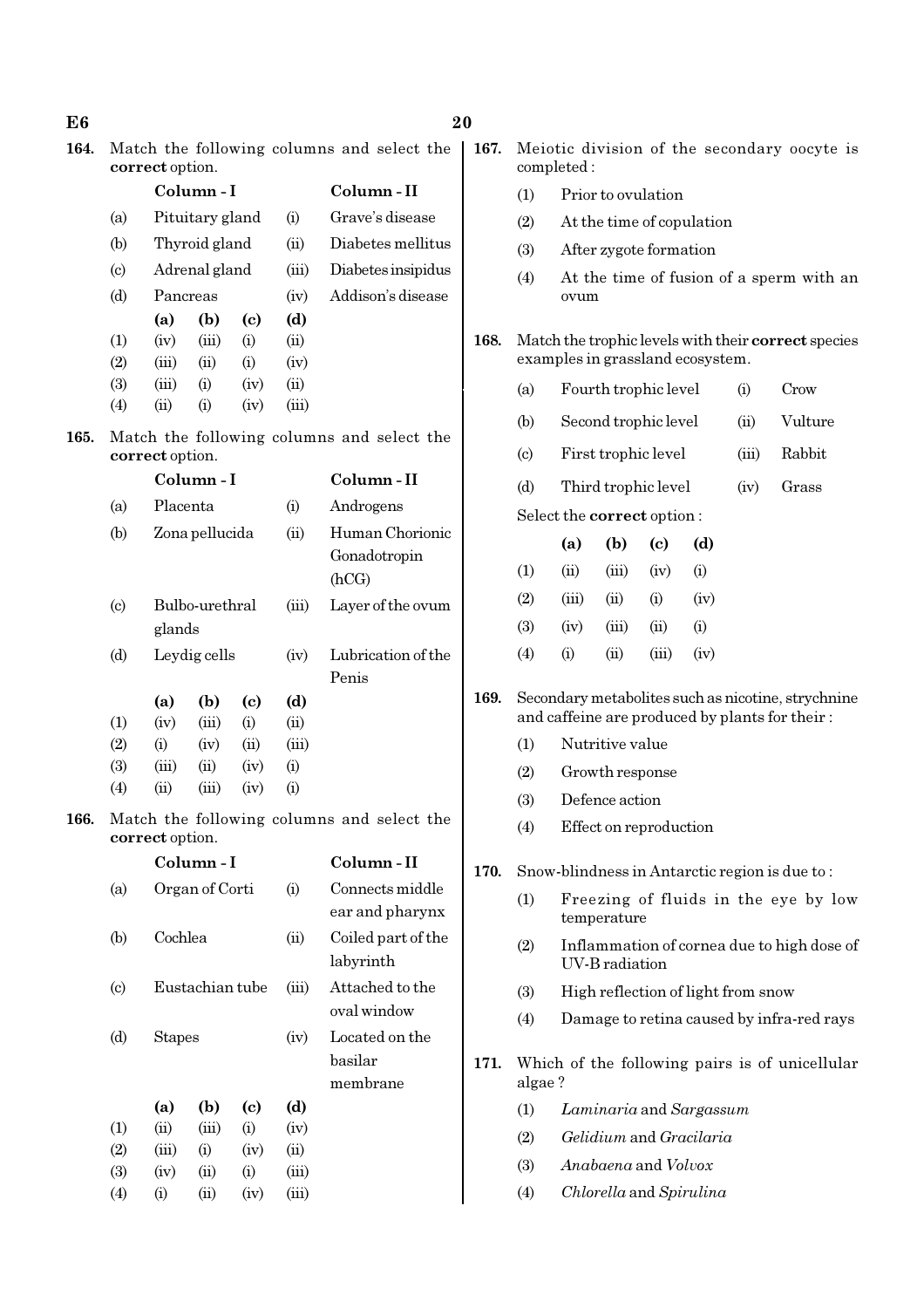| 172. | Match the following columns and select the                         |                                  |                                          |                             |                |                                                         |      | Match the organism with its use in biotechnology.    |                                                   |                 |                            |              |                                                        |  |  |
|------|--------------------------------------------------------------------|----------------------------------|------------------------------------------|-----------------------------|----------------|---------------------------------------------------------|------|------------------------------------------------------|---------------------------------------------------|-----------------|----------------------------|--------------|--------------------------------------------------------|--|--|
|      |                                                                    | correct option.                  |                                          |                             |                |                                                         |      | <b>Bacillus</b><br>(a)                               |                                                   |                 |                            | (i)          | Cloning vector                                         |  |  |
|      | Column-I                                                           |                                  |                                          |                             |                | Column-II                                               |      |                                                      |                                                   | thuringiensis   |                            |              |                                                        |  |  |
|      | (a)                                                                |                                  | Eosinophils                              |                             | (i)            | Immune response                                         |      | (b)                                                  | <b>Thermus</b>                                    |                 |                            | (ii)         | Construction of                                        |  |  |
|      | (b)                                                                | Basophils<br>(ii)                |                                          | Phagocytosis                |                |                                                         |      | aquaticus                                            |                                                   |                 | first rDNA                 |              |                                                        |  |  |
|      | $\left( \mathrm{c}\right)$                                         |                                  | Neutrophils                              |                             | (iii)          | Release                                                 |      |                                                      |                                                   |                 |                            | molecule     |                                                        |  |  |
|      |                                                                    | histaminase,                     |                                          |                             |                |                                                         |      | $\left( \circ \right)$                               |                                                   | Agrobacterium   |                            |              | DNA polymerase                                         |  |  |
|      |                                                                    |                                  |                                          |                             |                | destructive                                             |      |                                                      |                                                   | tumefaciens     |                            |              |                                                        |  |  |
|      |                                                                    |                                  |                                          |                             |                | enzymes<br>Release granules                             | (d)  |                                                      | Salmonella                                        |                 | (iv)                       | Cry proteins |                                                        |  |  |
|      | (d)                                                                |                                  | Lymphocytes                              |                             | (iv)           |                                                         |      | typhimurium                                          |                                                   |                 |                            |              |                                                        |  |  |
|      |                                                                    |                                  |                                          |                             |                | containing                                              |      | Select the <b>correct</b> option from the following: |                                                   |                 |                            |              |                                                        |  |  |
|      |                                                                    |                                  |                                          |                             |                | histamine                                               |      |                                                      | (a)                                               | (b)             | $\left( \mathrm{e}\right)$ | (d)          |                                                        |  |  |
|      |                                                                    | (a)                              | (b)                                      | $\left( \mathbf{c} \right)$ | (d)            |                                                         |      | (1)                                                  | (ii)                                              | (iv)            | (iii)                      | (i)          |                                                        |  |  |
|      | (1)                                                                | (iii)                            | (iv)                                     | (ii)                        | (i)            |                                                         |      | (2)                                                  | (iv)                                              | (iii)           | (i)                        | (ii)         |                                                        |  |  |
|      | (2)<br>(3)                                                         | (iv)<br>(i)                      | (i)                                      | (ii)                        | (iii)<br>(iii) |                                                         |      | (3)                                                  | (iii)                                             | (ii)            | (iv)                       | (i)          |                                                        |  |  |
|      | (4)                                                                | (ii)                             | (ii)<br>(i)                              | (iv)<br>(iii)               | (iv)           |                                                         |      | (4)                                                  | (iii)                                             | (iv)            | (i)                        | (ii)         |                                                        |  |  |
|      |                                                                    |                                  |                                          |                             |                |                                                         | 178. |                                                      |                                                   |                 |                            |              | Which of the following is <b>not</b> an attribute of a |  |  |
| 173. | According to Robert May, the global species<br>diversity is about: |                                  |                                          |                             |                |                                                         |      |                                                      | population?                                       |                 |                            |              |                                                        |  |  |
|      | (1)                                                                |                                  | 1.5 million                              |                             |                |                                                         |      | (1)                                                  | Sex ratio                                         |                 |                            |              |                                                        |  |  |
|      | (2)                                                                |                                  | 20 million                               |                             |                |                                                         |      | (2)                                                  | Natality                                          |                 |                            |              |                                                        |  |  |
|      | (3)                                                                |                                  | 50 million                               |                             |                |                                                         |      | (3)                                                  | Mortality                                         |                 |                            |              |                                                        |  |  |
|      | (4)                                                                | 7 million                        |                                          |                             |                |                                                         |      | (4)                                                  | Species interaction                               |                 |                            |              |                                                        |  |  |
| 174. | Flippers of Penguins and Dolphins are examples                     |                                  |                                          |                             |                |                                                         |      |                                                      | Some dividing cells exit the cell cycle and enter |                 |                            |              |                                                        |  |  |
|      | of:                                                                |                                  |                                          |                             |                |                                                         |      |                                                      |                                                   |                 |                            |              | vegetative inactive stage. This is called quiescent    |  |  |
|      | (1)                                                                |                                  | Adaptive radiation                       |                             |                |                                                         |      |                                                      |                                                   |                 |                            |              | stage $(G_0)$ . This process occurs at the end of :    |  |  |
|      | (2)                                                                |                                  | Convergent evolution                     |                             |                |                                                         |      | (1)                                                  | M phase                                           |                 |                            |              |                                                        |  |  |
|      | (3)<br>(4)                                                         |                                  | Industrial melanism<br>Natural selection |                             |                |                                                         |      | (2)                                                  | $G_1$ phase<br>(3)<br><b>S</b> phase              |                 |                            |              |                                                        |  |  |
|      |                                                                    |                                  |                                          |                             |                |                                                         |      | (4)                                                  | $G_2$ phase                                       |                 |                            |              |                                                        |  |  |
| 175. |                                                                    |                                  | one within the other:                    |                             |                | The plant parts which consist of two generations -      |      |                                                      |                                                   |                 |                            |              |                                                        |  |  |
|      | (a)                                                                |                                  |                                          |                             |                | Pollen grains inside the anther                         | 180. | Bilaterally symmetrical and acoelomate animals       |                                                   |                 |                            |              |                                                        |  |  |
|      | (b)                                                                |                                  |                                          |                             |                | Germinated pollen grain with two male                   |      | are exemplified by:<br>Ctenophora<br>(1)             |                                                   |                 |                            |              |                                                        |  |  |
|      |                                                                    |                                  |                                          |                             |                |                                                         |      | (2)                                                  |                                                   | Platyhelminthes |                            |              |                                                        |  |  |
|      |                                                                    | gametes<br>Seed inside the fruit |                                          |                             |                |                                                         |      | (3)                                                  |                                                   | Aschelminthes   |                            |              |                                                        |  |  |
|      | $\left( \mathrm{c}\right)$                                         |                                  |                                          |                             |                |                                                         |      | (4)                                                  | Annelida                                          |                 |                            |              |                                                        |  |  |
|      | (d)                                                                |                                  | Embryo sac inside the ovule              |                             |                |                                                         |      |                                                      |                                                   |                 |                            |              |                                                        |  |  |
|      | (1)<br>(2)                                                         | $(a)$ only                       | $(a)$ , $(b)$ and $(c)$                  |                             |                |                                                         |      |                                                      | $-000 -$                                          |                 |                            |              |                                                        |  |  |
|      | (3)                                                                |                                  | $(c)$ and $(d)$                          |                             |                |                                                         |      |                                                      |                                                   |                 |                            |              |                                                        |  |  |
|      | (4)                                                                |                                  | $(a)$ and $(d)$                          |                             |                |                                                         |      |                                                      |                                                   |                 |                            |              |                                                        |  |  |
| 176. |                                                                    |                                  |                                          |                             |                | Which of the following is <b>correct</b> about viroids? |      |                                                      |                                                   |                 |                            |              |                                                        |  |  |
|      | (1)                                                                |                                  |                                          |                             |                | They have RNA with protein coat.                        |      |                                                      |                                                   |                 |                            |              |                                                        |  |  |
|      | (2)                                                                |                                  |                                          |                             |                | They have free RNA without protein coat.                |      |                                                      |                                                   |                 |                            |              |                                                        |  |  |
|      | (3)                                                                |                                  |                                          |                             |                | They have DNA with protein coat.                        |      |                                                      |                                                   |                 |                            |              |                                                        |  |  |
|      | (4)                                                                |                                  |                                          |                             |                | They have free DNA without protein coat.                |      |                                                      |                                                   |                 |                            |              |                                                        |  |  |
|      |                                                                    |                                  |                                          |                             |                |                                                         |      |                                                      |                                                   |                 |                            |              |                                                        |  |  |

21 Better than  $21$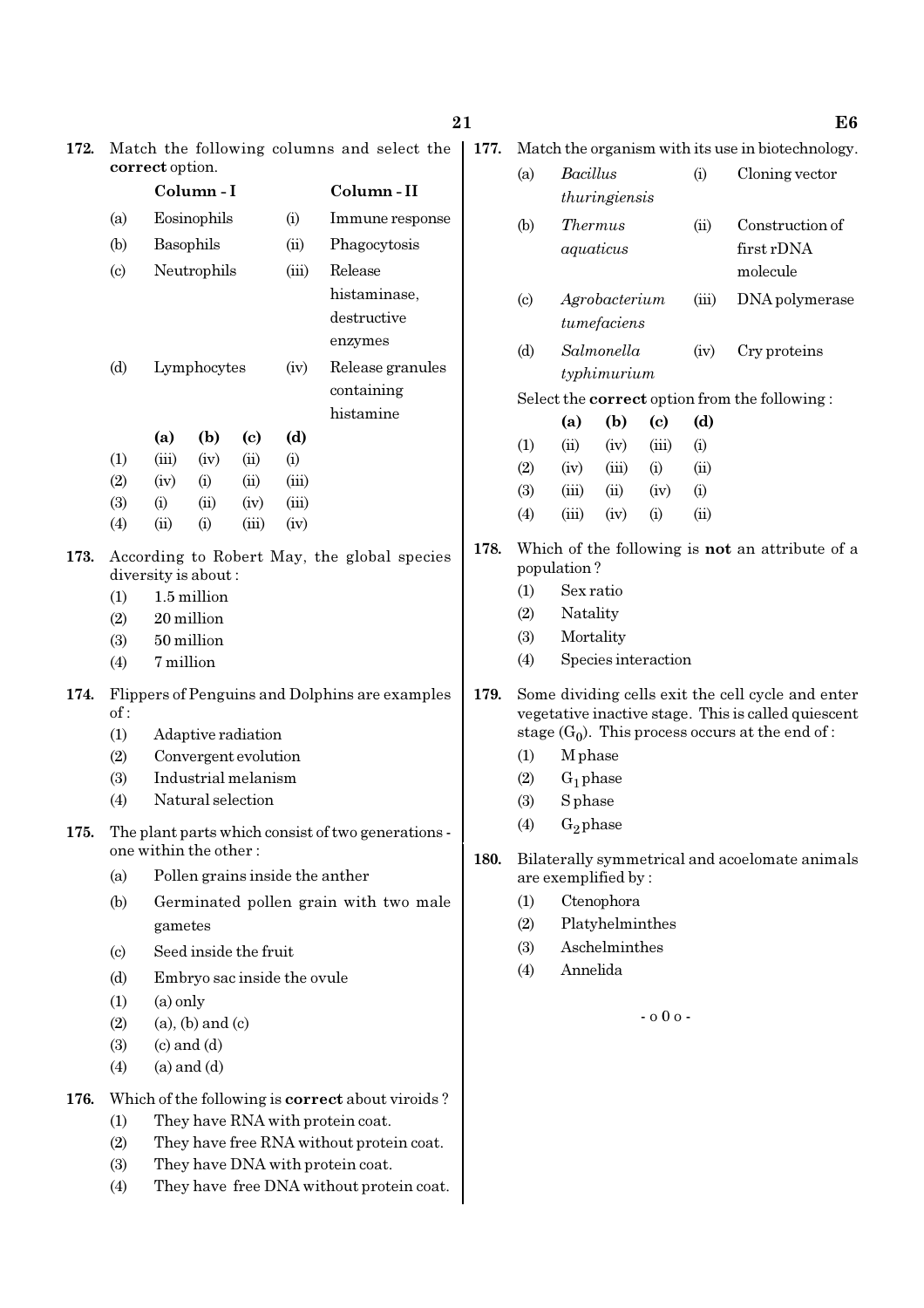# $E6$  and  $22$ Space For Rough Work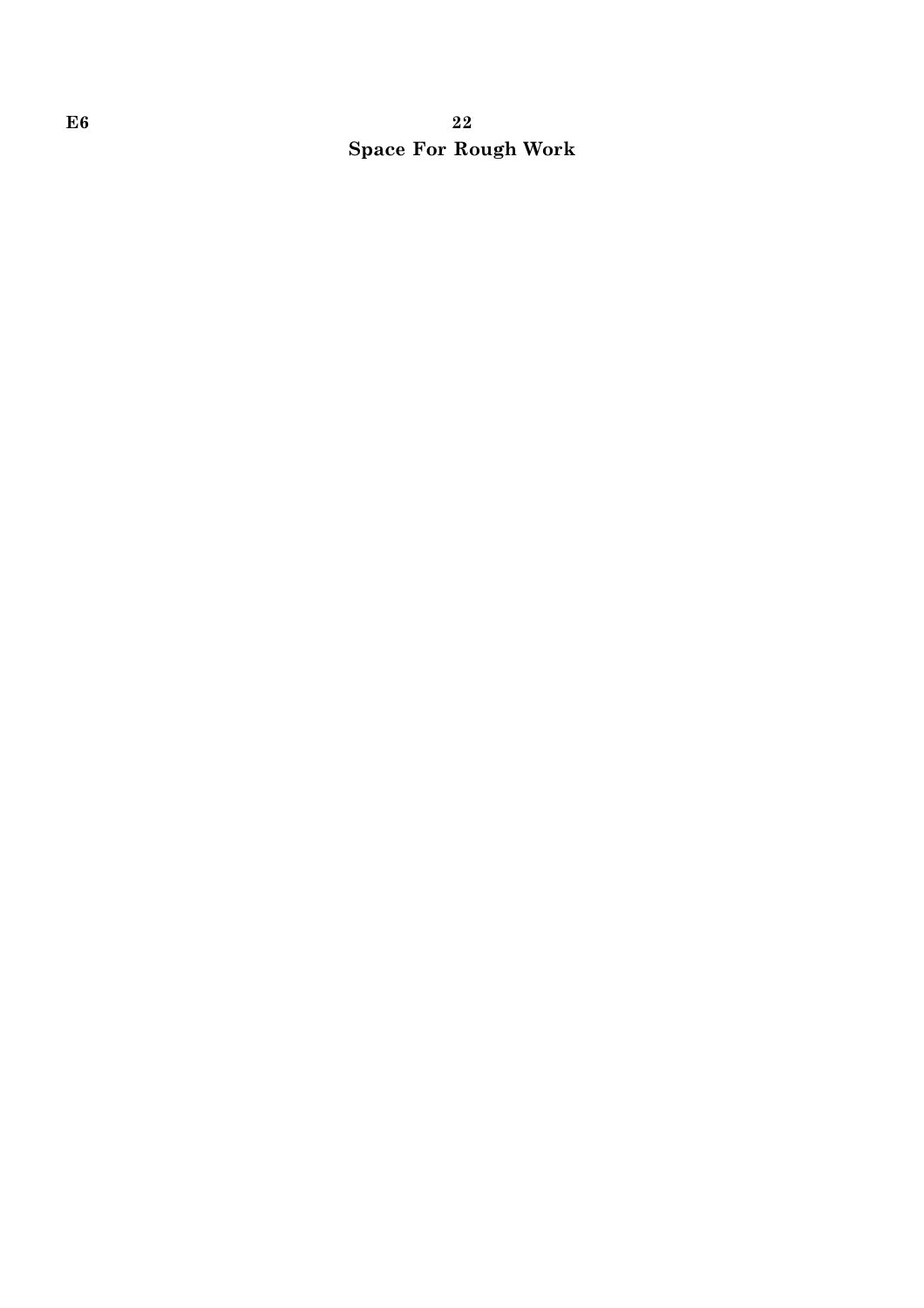# 23 E6 Space For Rough Work